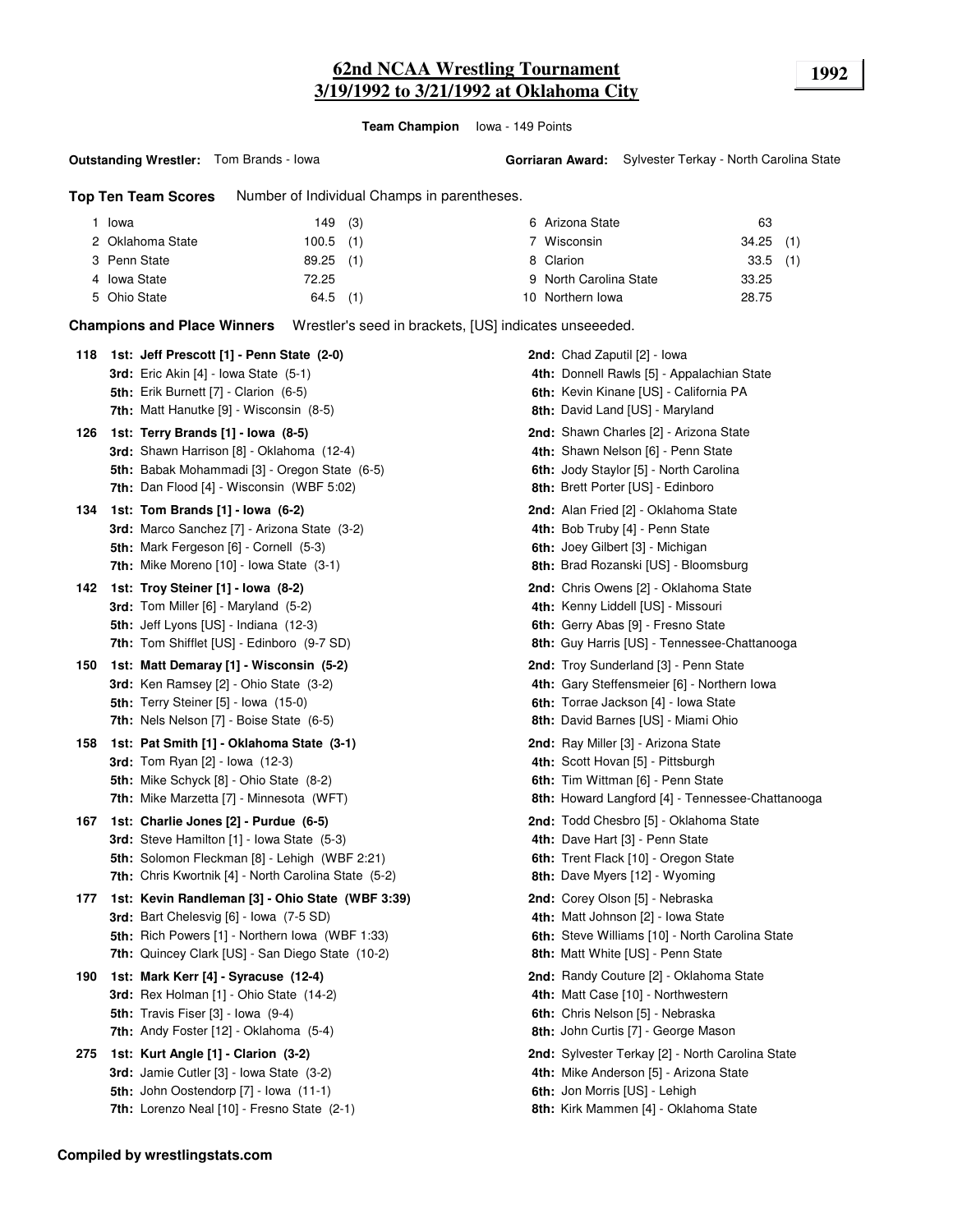# **3/19/1992 to 3/21/1992 at Oklahoma City 1992 NCAA Wrestling Championship Page 1 of 30**

| Owen Hibberd, Drexel [12]                       |                             |                         |                    |                    |
|-------------------------------------------------|-----------------------------|-------------------------|--------------------|--------------------|
| Tony Venturini, Eastern Michigan                | Tony Venturini 7-6          |                         |                    |                    |
| Donnell Rawls, Appalachian State [5]            | Donnell Rawls 13-7          | Donnell Rawls 9-2       |                    | 118 Weight Class   |
| David Land, Maryland                            |                             |                         |                    |                    |
| Eric Akin, Iowa State [4]                       |                             |                         | Donnell Rawls 15-5 |                    |
| Robbie Sordi, Fresno State                      | Eric Akin 8-1               |                         |                    |                    |
| Scott Kindig, Millersville                      |                             | Eric Akin Fall 6:08     |                    |                    |
| Greg Rudin, Illinois                            | Greg Rudin Fall 4:16        |                         |                    |                    |
| Mike Friedman, Pennsylvania                     |                             |                         |                    | Jeff Prescott 13-6 |
| Jeff Prescott, Penn State [1]                   | Jeff Prescott TF 17-1, 6:02 |                         |                    |                    |
| Brian Slates, Lock Haven                        |                             | Jeff Prescott Fall 2:51 |                    |                    |
| Erick Shaw, Old Dominion                        | Brian Slates 6-5            |                         |                    |                    |
| Matt Hanutke, Wisconsin [9]                     |                             |                         | Jeff Prescott 12-3 |                    |
| Jeremie Eckley, Nebraska                        | Matt Hanutke 7-5            |                         |                    |                    |
| Ty Moore, North Carolina [8]                    |                             | Matt Hanutke 6-4 OT     |                    |                    |
| Mickey Nunez, Arizona State                     | Ty Moore 8-0                |                         |                    |                    |
| David Sims, Cornell                             |                             |                         |                    | Jeff Prescott 2-0  |
| Gabe Zirkelbach, Purdue                         | Gabe Zirkelbach 6-4 OT      |                         |                    |                    |
|                                                 |                             | Chad Zaputil 10-2       |                    |                    |
| Chad Zaputil, Iowa [2]<br>Thad Allen, Air Force | Chad Zaputil TF 22-7, 7:00  |                         |                    |                    |
| Erik Burnett, Clarion [7]                       |                             |                         | Chad Zaputil 17-6  |                    |
|                                                 | Erik Burnett 9-6            |                         |                    |                    |
| Joey Dansby, Cal Poly-SLO                       |                             | Erik Burnett 6-1        |                    |                    |
| Jeff Mirabella, Northwestern                    | Mike Darlington 8-2         |                         |                    |                    |
| Mike Darlington, Duke [10]                      |                             |                         |                    | Chad Zaputil 12-4  |
| Dan Vidlak, Oregon [3]                          | Dan Vidlak 12-1             |                         |                    |                    |
| Casey Yackin, Ohio University                   |                             | Kevin Kinane 10-8 OT    |                    |                    |
| Kevin Kinane, California PA                     | Kevin Kinane 13-4           |                         |                    |                    |
| James Gallagher, Boston College                 |                             |                         | Kevin Kinane 5-4   |                    |
| Eric Folkins, Minnesota                         | Tim Casey TF 15-0, 7:00     |                         |                    |                    |
| Tim Casey, Bloomsburg [6]                       |                             | Tim Casey 13-2          |                    |                    |
| Brad Bruhl, Northern Iowa [11]                  | Charlie Morgan Fall 0:46    |                         |                    |                    |
| Charlie Morgan, Morgan State                    |                             |                         |                    |                    |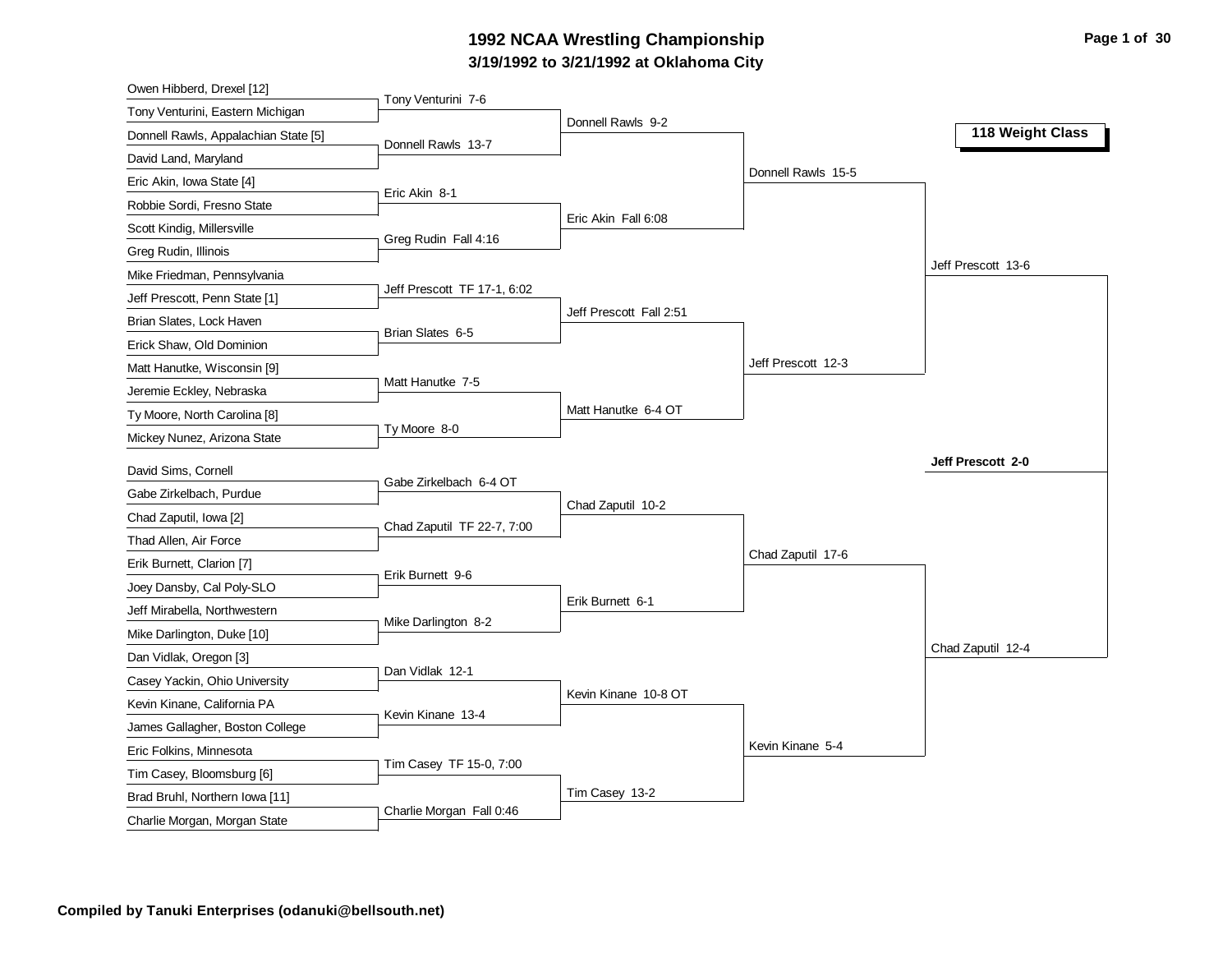### **3/19/1992 to 3/21/1992 at Oklahoma City 1992 NCAA Wrestling Championship Page 2 of 30**

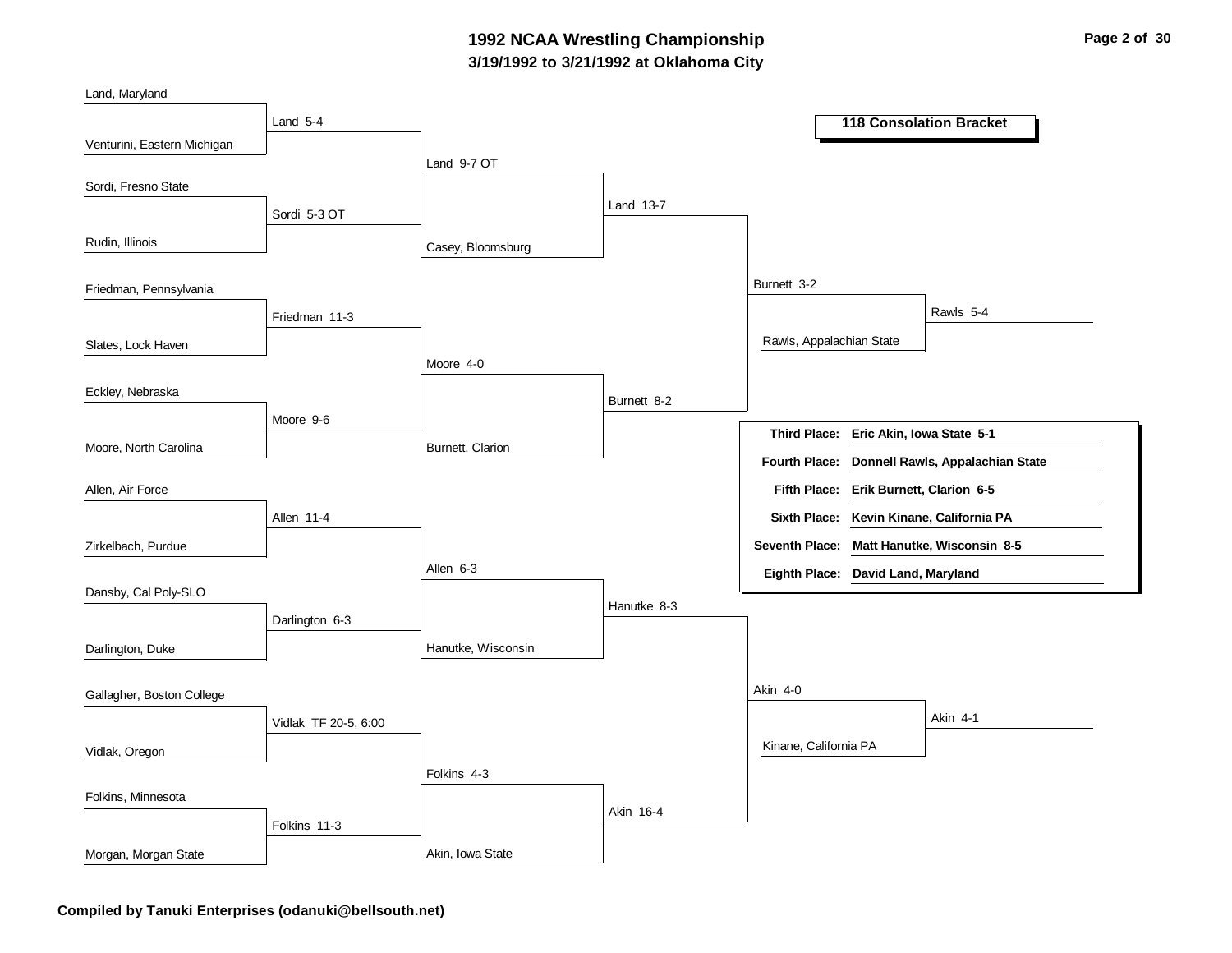**No Pigtails Bouts for 118 Weight Class**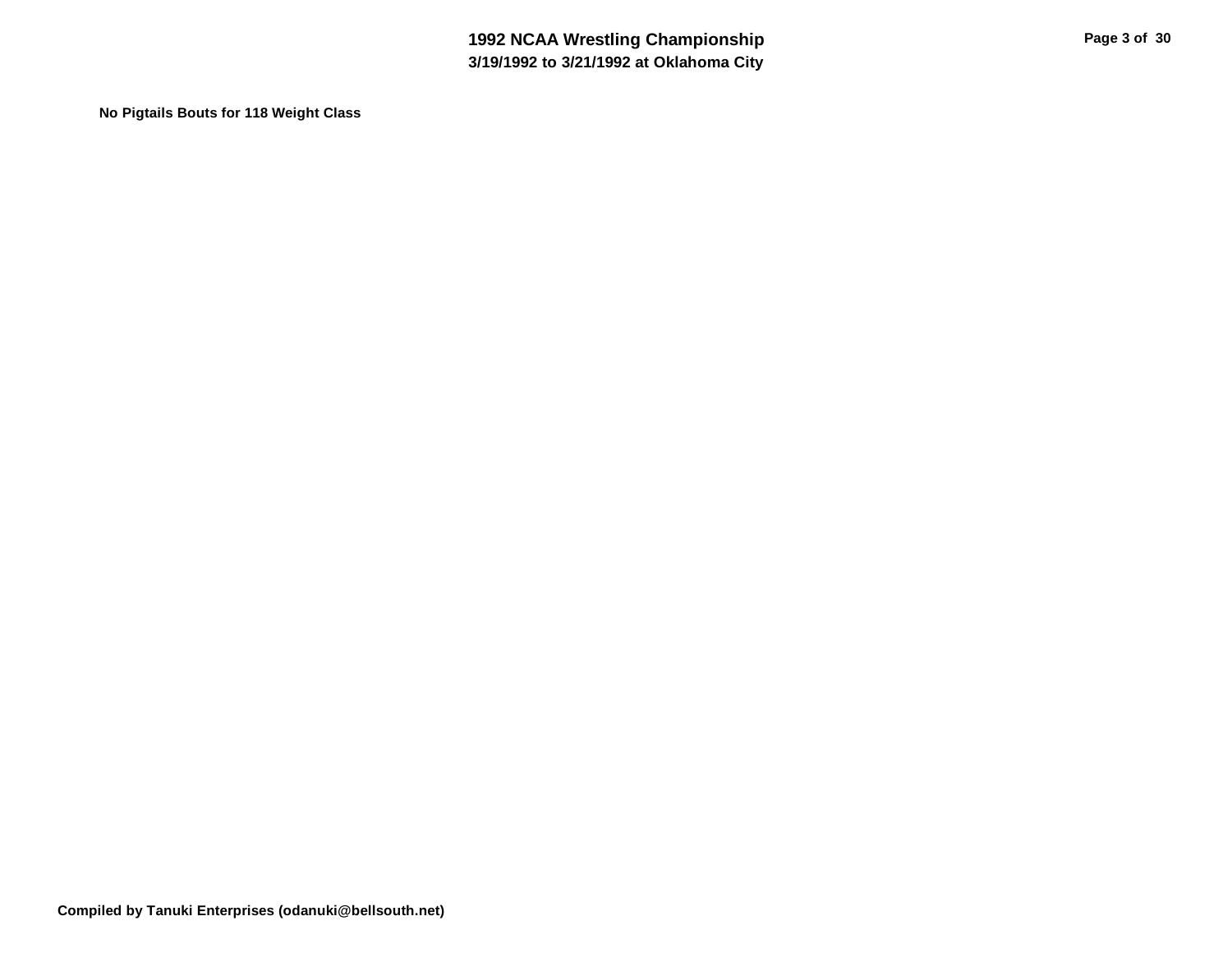# **3/19/1992 to 3/21/1992 at Oklahoma City 1992 NCAA Wrestling Championship Page 4 of 30**

| David Hirsch, Cornell [12]                      |                         |                            |                        |                    |
|-------------------------------------------------|-------------------------|----------------------------|------------------------|--------------------|
| Neil Kohlberg, Northwestern                     | David Hirsch 3-2        |                            |                        |                    |
| Jody Staylor, North Carolina [5]                |                         | Jody Staylor 5-3           |                        | 126 Weight Class   |
| Dane Campbell, Miami Ohio                       | Jody Staylor Fall 6:44  |                            |                        |                    |
| Dan Flood, Wisconsin [4]                        |                         |                            | Jody Staylor 2-1       |                    |
| Vinnie Santaniello, Lock Haven                  | Dan Flood 12-3          |                            |                        |                    |
| Dave Gustovich, Brown                           |                         | Dan Flood TF 16-1, 7:00    |                        |                    |
| Buddy Smith, Missouri                           | Dave Gustovich 13-4     |                            |                        |                    |
| T.J. Jaworsky, Oklahoma State [9]               |                         |                            |                        | Terry Brands 9-6   |
| Scott Rosas, Millersville                       | T.J. Jaworsky Fall 1:44 |                            |                        |                    |
| Shawn Harrison, Oklahoma [8]                    |                         | Shawn Harrison 8-4         |                        |                    |
| Mike Krafchick, Virginia                        | Shawn Harrison 10-7     |                            |                        |                    |
| Shane Roselle, Cal State-Bakersfield            |                         |                            | Terry Brands Fall 2:54 |                    |
| Scott Rohrer, Minnesota                         | Scott Rohrer 10-4       |                            |                        |                    |
| Terry Brands, Iowa [1]                          |                         | Terry Brands TF 23-8, 4:59 |                        |                    |
| Jarrett Clark, Oregon                           | Terry Brands Fall 1:43  |                            |                        |                    |
| Jason Cluff, Michigan                           |                         |                            |                        | Terry Brands 8-5   |
|                                                 |                         |                            |                        |                    |
|                                                 | Jason Cluff 8-1         |                            |                        |                    |
| Vance Light, Drake                              |                         | Shawn Charles 15-7         |                        |                    |
| Shawn Charles, Arizona State [2]                | Shawn Charles 12-5      |                            |                        |                    |
| Andy Showalter, Northern Iowa                   |                         |                            | Shawn Charles 16-5     |                    |
| Noel Clavel, Old Dominion [7]                   | Brett Porter 8-4        |                            |                        |                    |
| Brett Porter, Edinboro                          |                         | Brett Porter 7-6           |                        |                    |
| Marcus Gowens, Notre Dame [10]                  | Marcus Gowens 4-1       |                            |                        |                    |
| Dan Smith, Boston University                    |                         |                            |                        | Shawn Charles 13-9 |
| Shawn Nelson, Penn State [6]                    | Shawn Nelson 13-0       |                            |                        |                    |
| Mike Hunter, Ohio University                    |                         | Shawn Nelson 5-3           |                        |                    |
| Mike Pasdo, Marquette [11]                      | Mike Pasdo 13-4         |                            |                        |                    |
| Brett Raimondo, Central Connecticut             |                         |                            |                        |                    |
| Steve Millward, West Virginia                   | Steve Millward 14-8     |                            | Babak Mohammadi 7-5    |                    |
| Brian Mason, Virginia Military                  |                         |                            |                        |                    |
| <b>Bye</b><br>Babak Mohammadi, Oregon State [3] | Babak Mohammadi         | Babak Mohammadi 7-3        |                        |                    |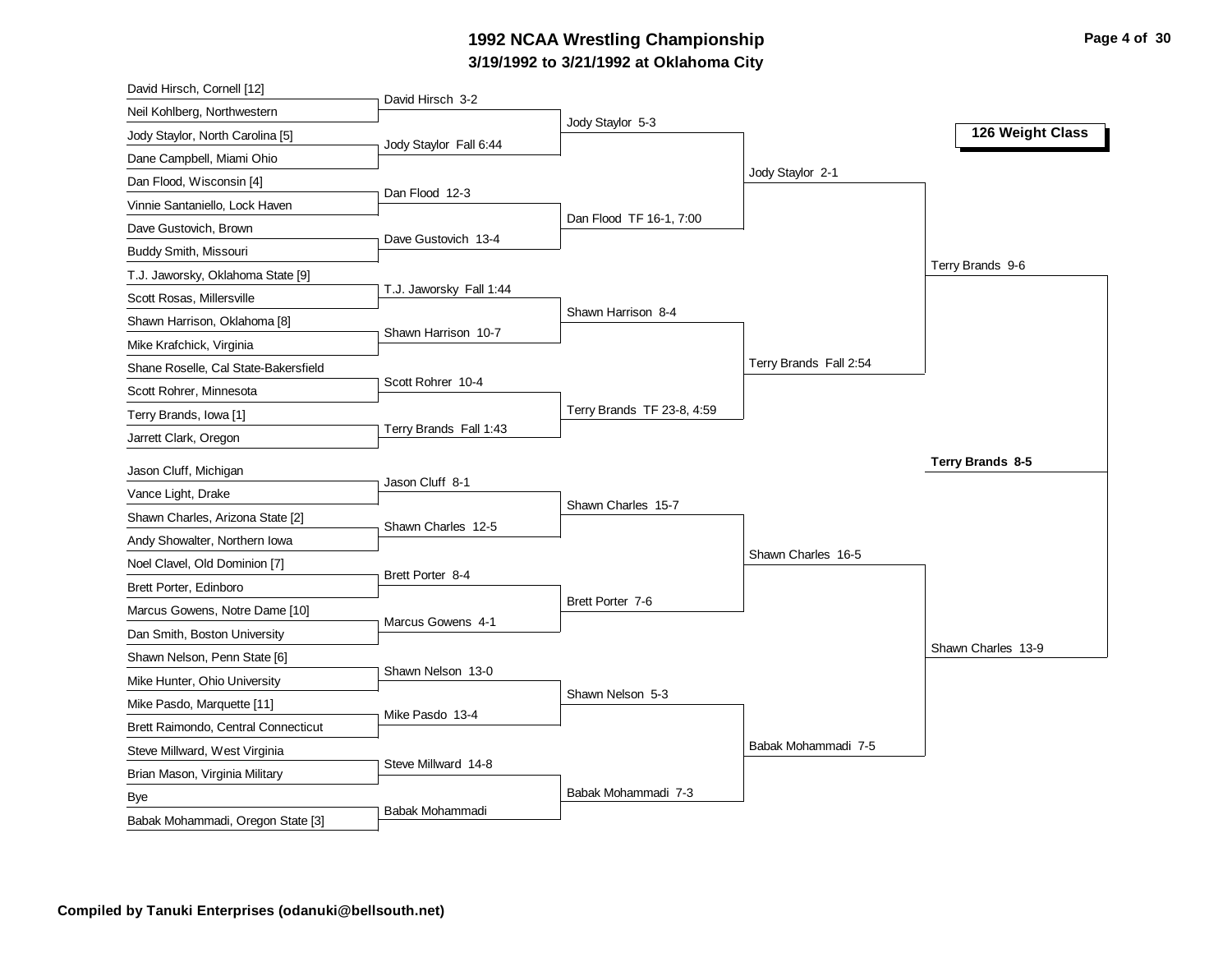### **3/19/1992 to 3/21/1992 at Oklahoma City 1992 NCAA Wrestling Championship Page 5 of 30**

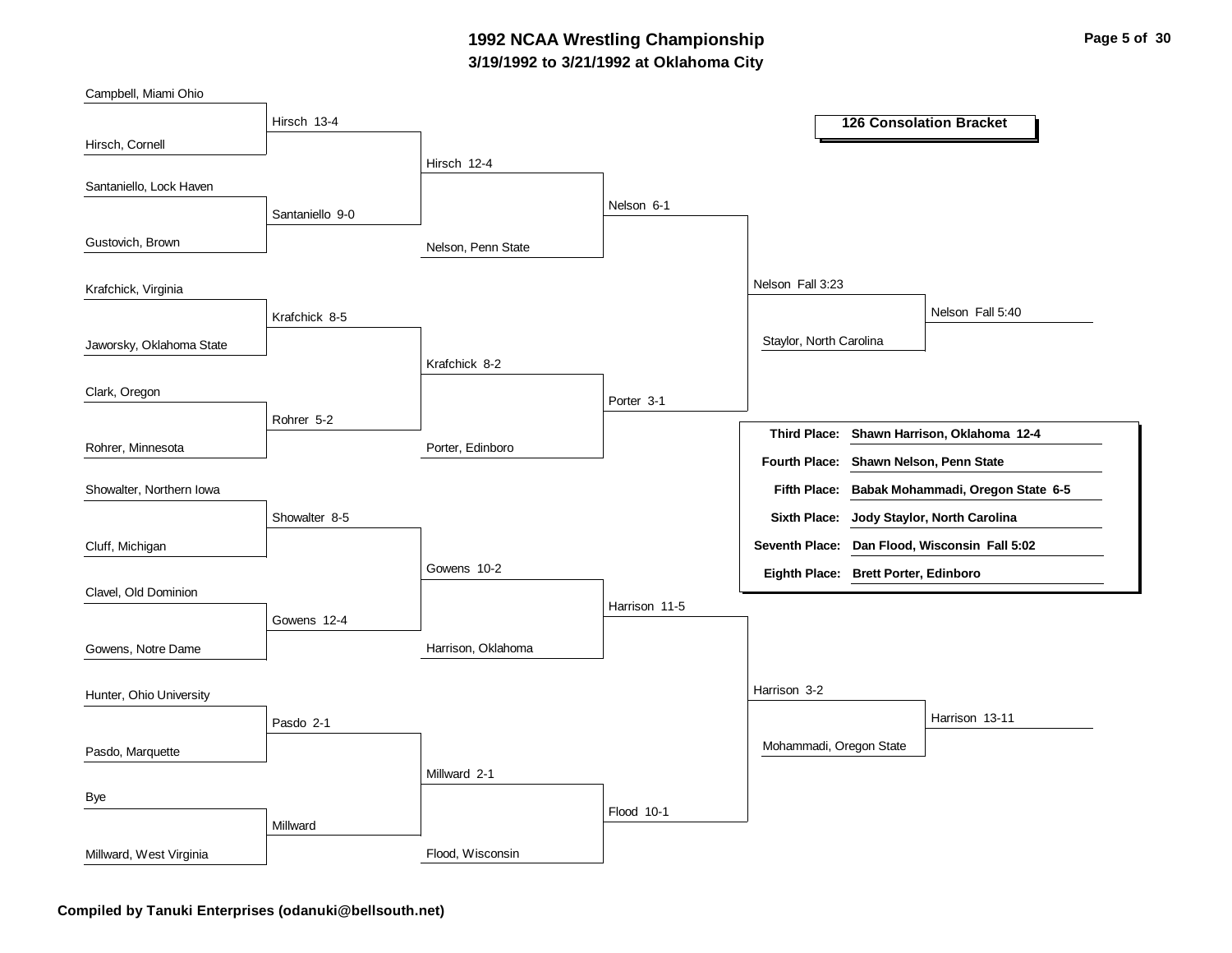**No Pigtails Bouts for 126 Weight Class**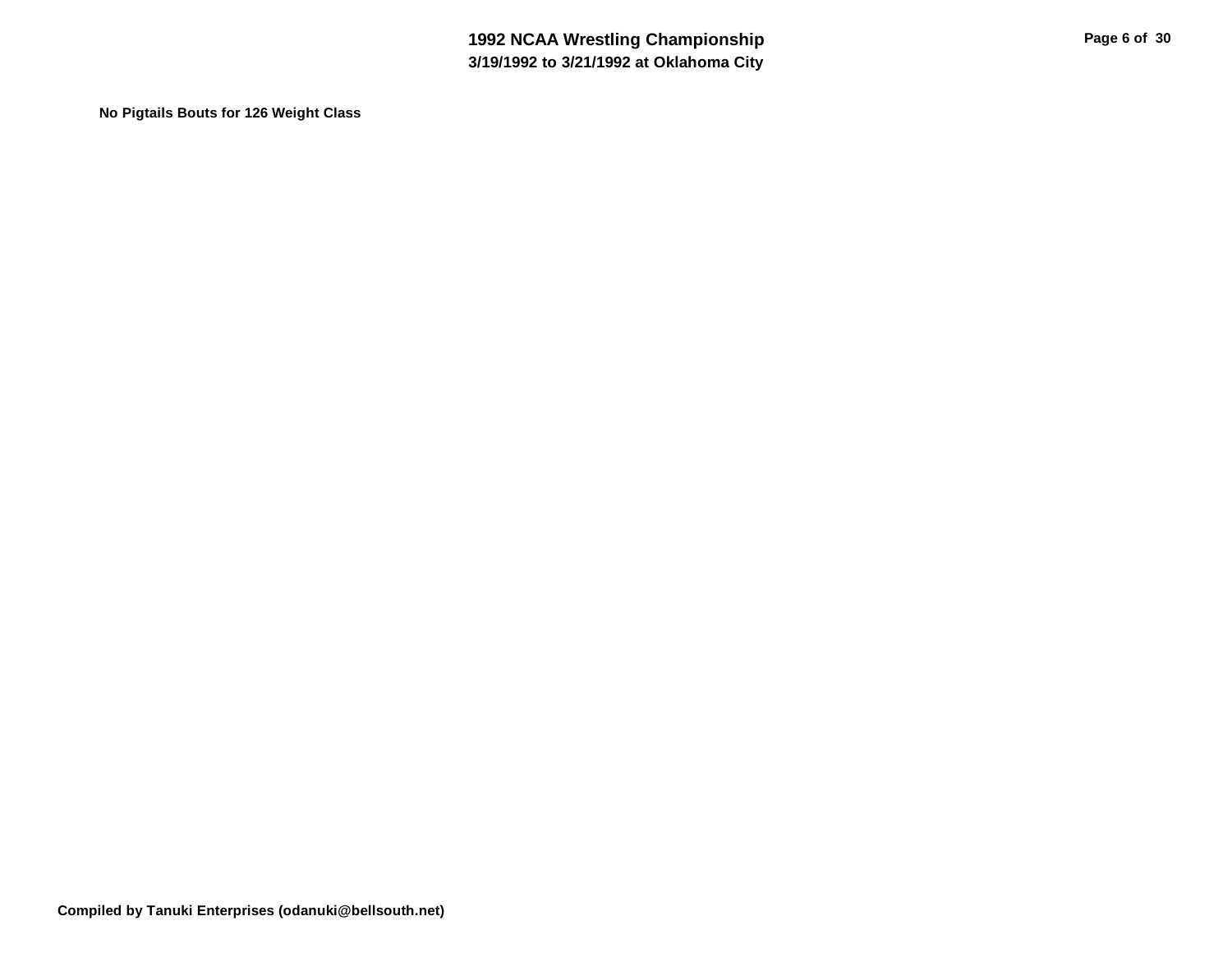# **3/19/1992 to 3/21/1992 at Oklahoma City 1992 NCAA Wrestling Championship Page 7 of 30**

| Dan Carcelli, Cleveland State            |                        |                      |                      |                  |
|------------------------------------------|------------------------|----------------------|----------------------|------------------|
| Pat Matsuda, Cal State-Bakersfield       | Pat Matsuda 6-2        |                      |                      |                  |
| Bob Truby, Penn State [4]                |                        | Bob Truby 11-1       |                      | 134 Weight Class |
| Sam Cole, Harvard                        | Bob Truby 7-2          |                      |                      |                  |
| Scott Hassel, Northern Iowa [12]         |                        |                      | Bob Truby 10-0       |                  |
| Steve Marianetti, Illinois               | Scott Hassel 5-4       |                      |                      |                  |
| Pete Horst, Old Dominion [5]             |                        | Brad Rozanski 7-5 OT |                      |                  |
| Brad Rozanski, Bloomsburg                | Brad Rozanski 8-7      |                      |                      |                  |
| Lyndon Campbell, Cal State-Fullerton [8] |                        |                      |                      | Tom Brands 15-4  |
| Ray Serbick, Eastern Illinois            | Lyndon Campbell 7-5    |                      |                      |                  |
| Harold Zinkin, Fresno State [9]          |                        | Lyndon Campbell 3-2  |                      |                  |
| Eric Kimble, Ohio University             | Eric Kimble 7-5        |                      |                      |                  |
| William Gay, Oklahoma                    |                        |                      | Tom Brands 16-7      |                  |
| Phil Elliott, Bucknell                   | Phil Elliott 12-6      |                      |                      |                  |
| Tom Brands, Iowa [1]                     |                        | Tom Brands 23-9      |                      |                  |
| Jody Jackson, Virginia                   | Tom Brands Fall 4:48   |                      |                      |                  |
|                                          |                        |                      |                      |                  |
|                                          |                        |                      |                      | Tom Brands 6-2   |
| Ron Pieper, Wisconsin                    | Jason Gregersen 12-8   |                      |                      |                  |
| Jason Gregersen, Wyoming                 |                        | Alan Fried 20-7      |                      |                  |
| Alan Fried, Oklahoma State [2]           | Alan Fried Fall 6:59   |                      |                      |                  |
| Steve Krouse, Clarion                    |                        |                      | Alan Fried 6-2       |                  |
| Marco Sanchez, Arizona State [7]         | Marco Sanchez 13-3     |                      |                      |                  |
| Tim Harris, Minnesota                    |                        | Mike Moreno 2-1      |                      |                  |
| Mike Moreno, Iowa State [10]             | Mike Moreno 7-0        |                      |                      |                  |
| Erik Saunders, Seton Hall                |                        |                      |                      | Alan Fried 11-7  |
| Todd Hammerle, SUNY-Buffalo              | Clayton Grice 6-4      |                      |                      |                  |
| Clayton Grice, North Carolina State      |                        | Joey Gilbert 17-5    |                      |                  |
| Joey Gilbert, Michigan [3]               | Joey Gilbert Fall 0:57 |                      |                      |                  |
| Eric DeVenney, Missouri                  |                        |                      |                      |                  |
| Mark Fergeson, Cornell [6]               | Mark Fergeson 10-1     |                      | Mark Fergeson 5-3 OT |                  |
| Jay Manson, California PA                |                        |                      |                      |                  |
| Bye<br>Dave Warnick, Army [11]           | Dave Warnick           | Mark Fergeson 14-1   |                      |                  |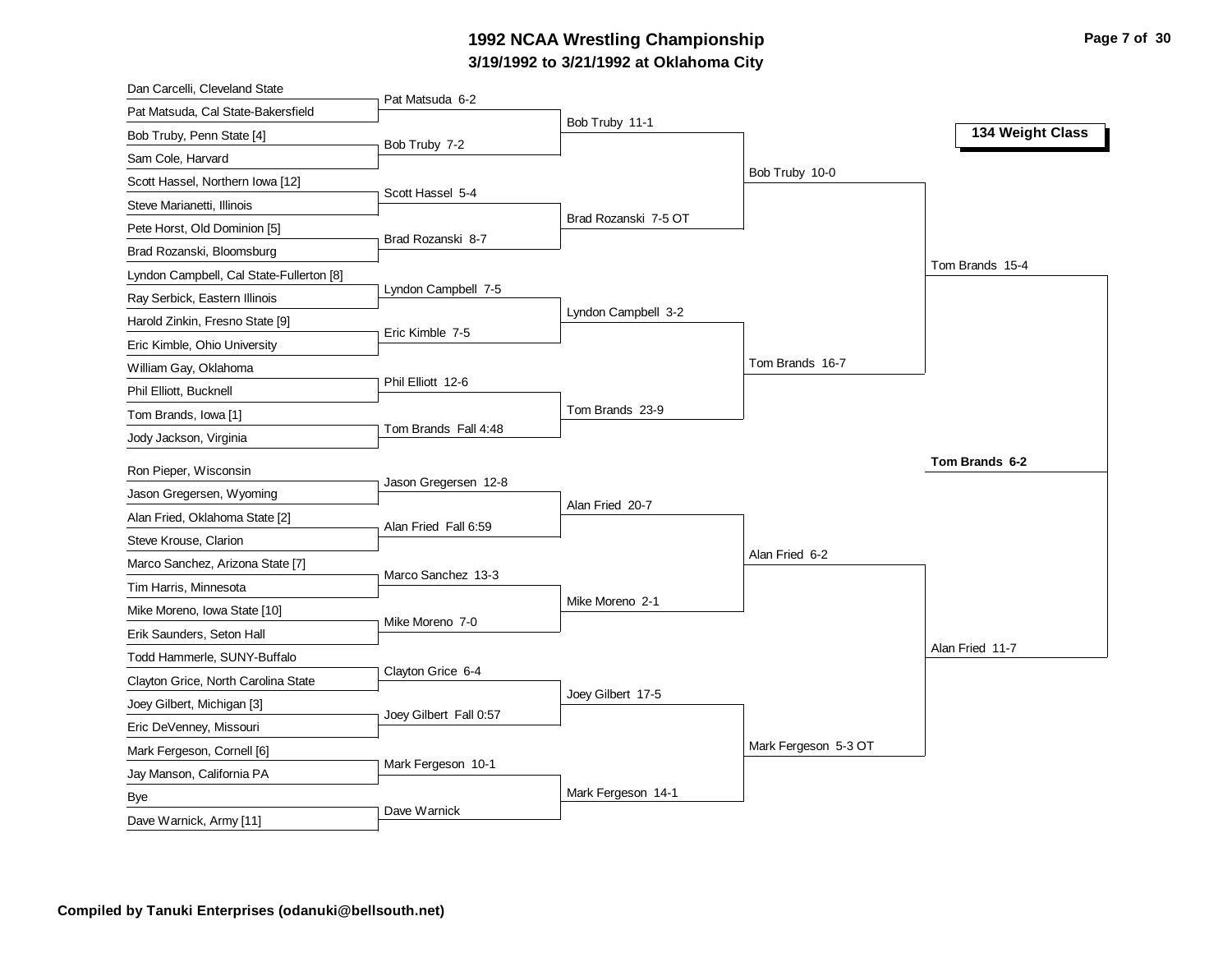### **3/19/1992 to 3/21/1992 at Oklahoma City 1992 NCAA Wrestling Championship Page 8 of 30**

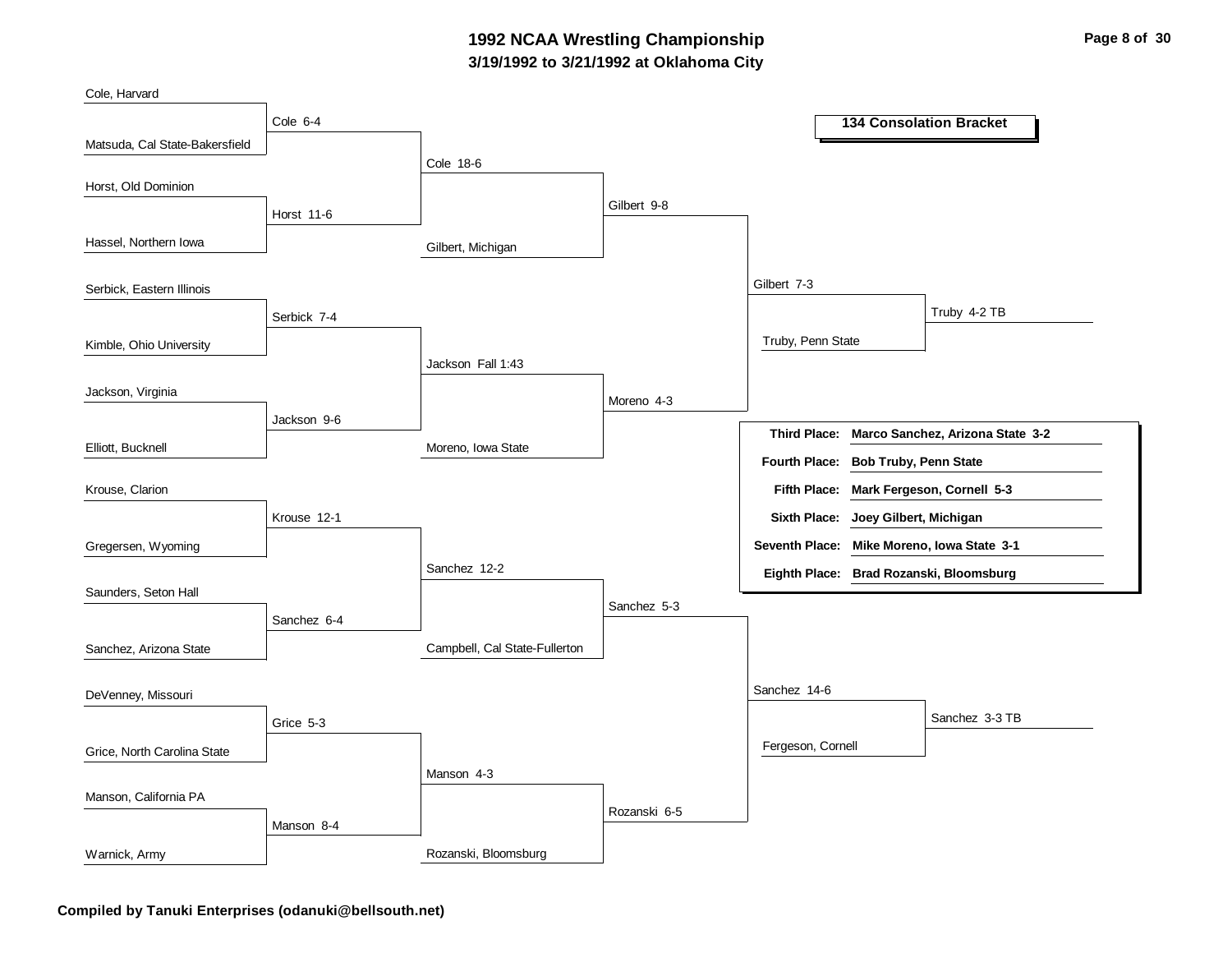**No Pigtails Bouts for 134 Weight Class**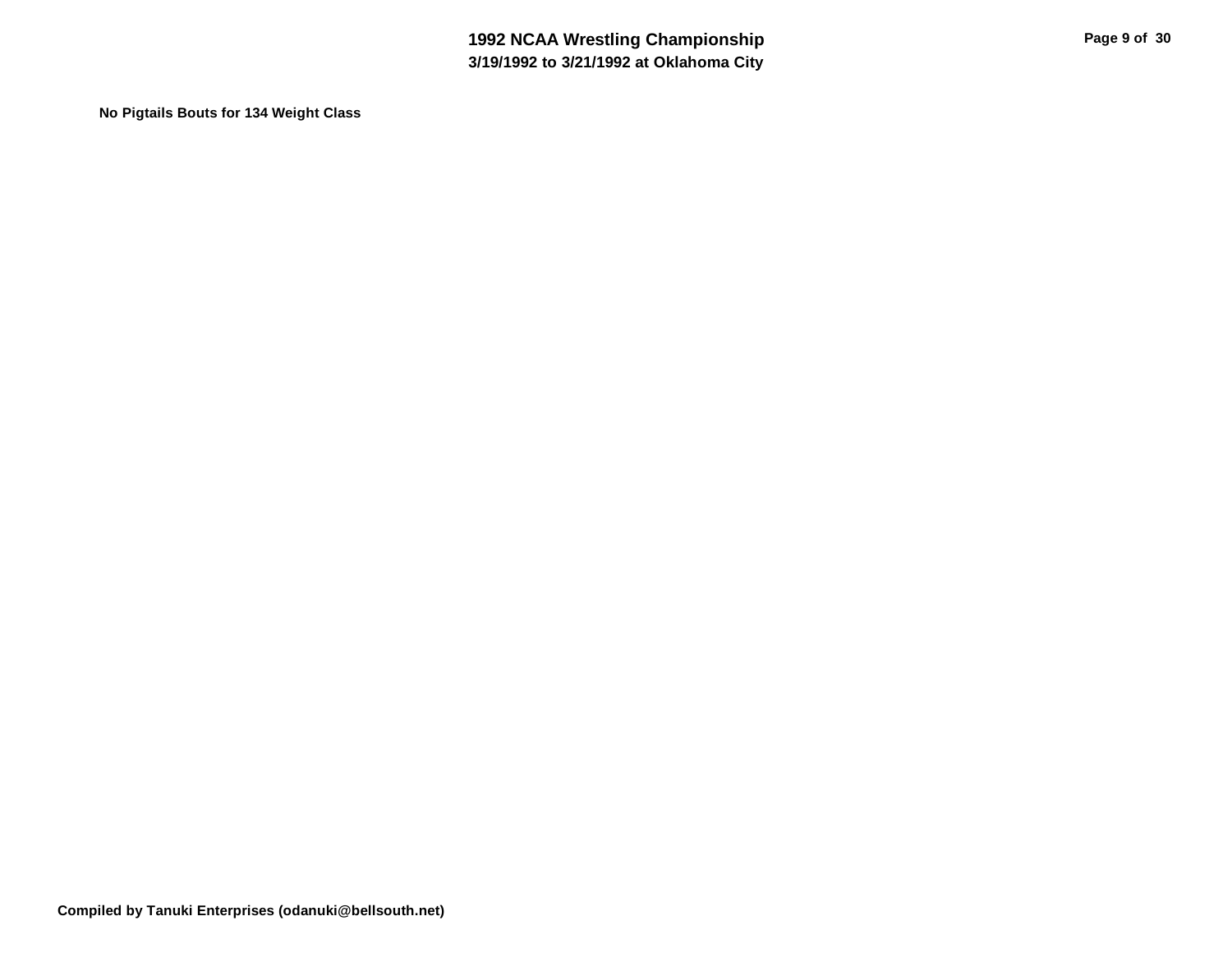# **3/19/1992 to 3/21/1992 at Oklahoma City** 1992 NCAA Wrestling Championship **Page 10 of 30** Page 10 of 30

| Tim McClellan, Purdue                           |                             |                       |                            |                            |
|-------------------------------------------------|-----------------------------|-----------------------|----------------------------|----------------------------|
| Mark Cesari, North Carolina State [12]          | Tim McClellan 5-4           |                       |                            |                            |
| Gordon Cashen, Central Michigan                 | Steve Thoma 15-3            | Steve Thoma 3-2       |                            | 142 Weight Class           |
| Steve Thoma, Brown [5]                          |                             |                       |                            |                            |
| Joe Stephens, Nebraska                          |                             |                       | Kenny Liddell 12-5         |                            |
| Wayne McMinn, Arizona State [4]                 | Wayne McMinn DFT 6:27       |                       |                            |                            |
| Brad Gazaway, Navy                              |                             | Kenny Liddell 6-4     |                            |                            |
| Kenny Liddell, Missouri                         | Kenny Liddell 7-4           |                       |                            |                            |
| John Dasta, Clarion [8]                         |                             |                       |                            | Troy Steiner TF 15-0, 3:15 |
| Paul Andreotti, Northwestern                    | John Dasta 4-1              |                       |                            |                            |
| Derrick Asbell, California PA                   |                             | John Dasta 8-3        |                            |                            |
| Gerry Abas, Fresno State [9]                    | Gerry Abas 7-5              |                       |                            |                            |
| Mike Kocsis, Central Connecticut                |                             |                       | Troy Steiner TF 15-0, 4:38 |                            |
| John Nix, Oklahoma                              | John Nix 10-8               |                       |                            |                            |
| Steve Hartle, Northern Iowa                     |                             | Troy Steiner DFT 0:05 |                            |                            |
| Troy Steiner, Iowa [1]                          | Troy Steiner TF 15-0, 7:00  |                       |                            |                            |
| Phil Armstrong, Brigham Young [10]              |                             |                       |                            | Troy Steiner 8-2           |
| Dan Spilde, Wisconsin                           | Phil Armstrong 8-3          |                       |                            |                            |
| Dave Leonardis, North Carolina                  |                             | Shannyn Gillespie 4-3 |                            |                            |
| Shannyn Gillespie, Lock Haven [7]               | Shannyn Gillespie Fall 4:55 |                       |                            |                            |
| David Marlow, Eastern Illinois                  |                             |                       | Chris Owens 10-8 OT        |                            |
| Tom Onorato, West Virginia                      | David Marlow 4-0 OT         |                       |                            |                            |
| Chris Owens, Oklahoma State [2]                 |                             | Chris Owens 9-5       |                            |                            |
| Aaron Schetter, Ohio State                      | Chris Owens Fall 2:31       |                       |                            |                            |
| Tom Shifflet, Edinboro                          |                             |                       |                            | Chris Owens 9-8            |
| Scott Kemp, Drexel                              | Tom Shifflet 8-6            |                       |                            |                            |
| Brendan Ferriter, Seton Hall                    |                             | Tom Shifflet 4-2      |                            |                            |
| John Hughes, Penn State                         | John Hughes 4-0             |                       |                            |                            |
| Tom Barley, Millersville [11]                   |                             |                       | Jeff Lyons 4-3             |                            |
|                                                 |                             |                       |                            |                            |
|                                                 | Tom Barley Fall 2:44        |                       |                            |                            |
| Damon Johnson, Minnesota<br>Jeff Lyons, Indiana |                             | Jeff Lyons 4-3        |                            |                            |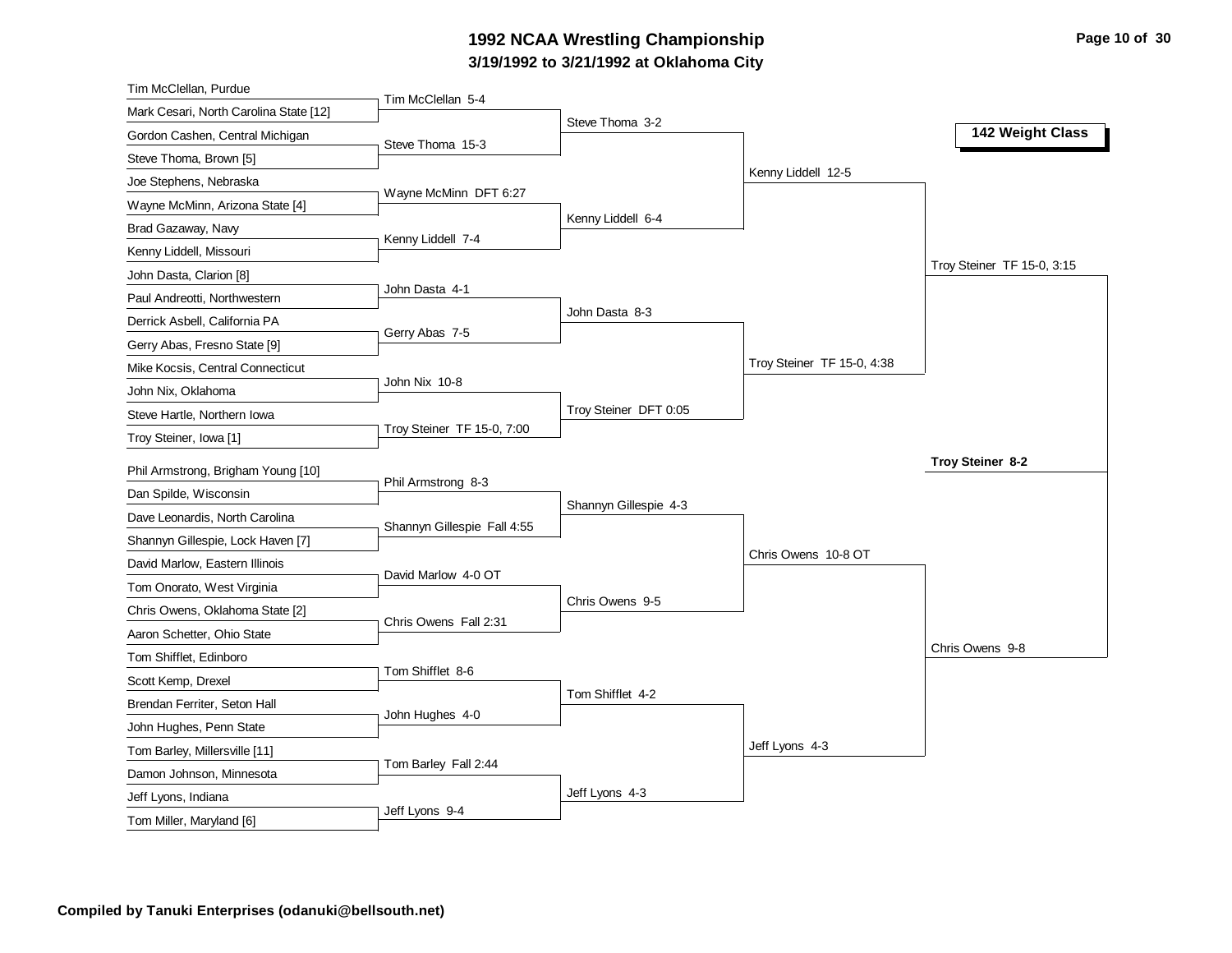#### **3/19/1992 to 3/21/1992 at Oklahoma City 1992 NCAA Wrestling Championship Page 11 of 30**

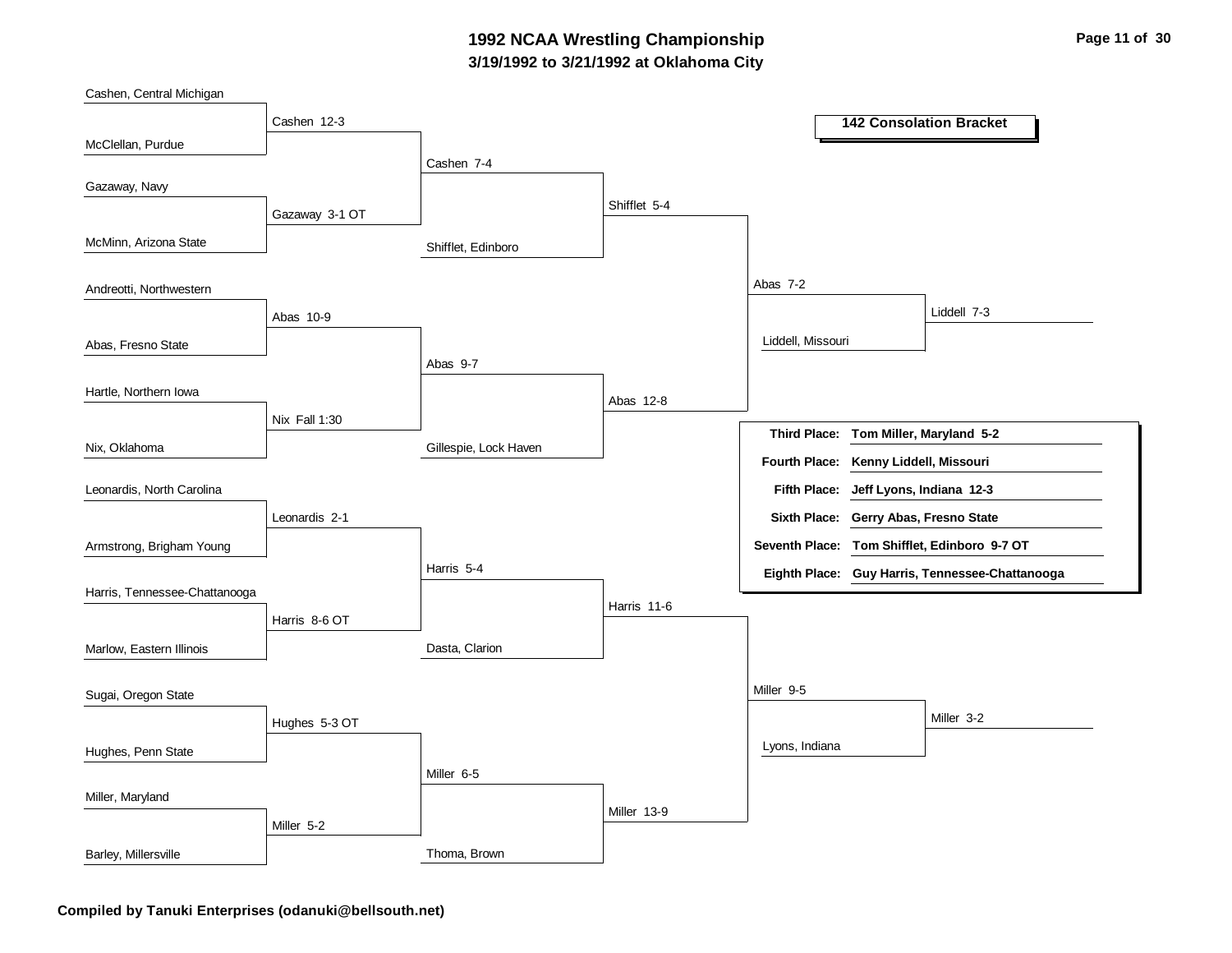# **3/19/1992 to 3/21/1992 at Oklahoma City 1992 NCAA Wrestling Championship Page 12 of 30**

#### **Championship Pigtail Bouts for 142**

| Chris Owens, Oklahoma State              |                 |
|------------------------------------------|-----------------|
| Guy Harris, Tennessee-Chattanooga        | Owens Fall 1:23 |
| Brad Gazaway, Navy                       |                 |
|                                          | Gazaway 2-1     |
| Pat Berdysz, Miami Ohio                  |                 |
| John Dasta, Clarion                      |                 |
| John Krause, Southwest Missouri          | Dasta 8-2       |
| Mike Kocsis, Central Connecticut         |                 |
| Lance Johnson, Stanford                  | Kocsis 6-4      |
| Gordon Cashen, Central Michigan          |                 |
| Sam Holliday, Liberty                    | Cashen 10-0     |
| Tom Shifflet, Edinboro                   |                 |
| Ryan Sugai, Oregon State                 | Shifflet 6-5    |
| Dave Leonardis, North Carolina           |                 |
| Troy Beavers, Cal State-Bakersfield      | Leonardis 7-5   |
|                                          |                 |
| <b>Consolation Pigtail Bouts for 142</b> |                 |
| Ryan Sugai, Oregon State                 |                 |
| Scott Kemp, Drexel                       | Sugai 11-5      |
| Guy Harris, Tennessee-Chattanooga        |                 |
|                                          | Harris 5-1      |
| Aaron Schetter, Ohio State               |                 |
| Paul Andreotti, Northwestern             |                 |

|                                 | Andreotti TF 15-0, 4:10 |
|---------------------------------|-------------------------|
| John Krause, Southwest Missouri |                         |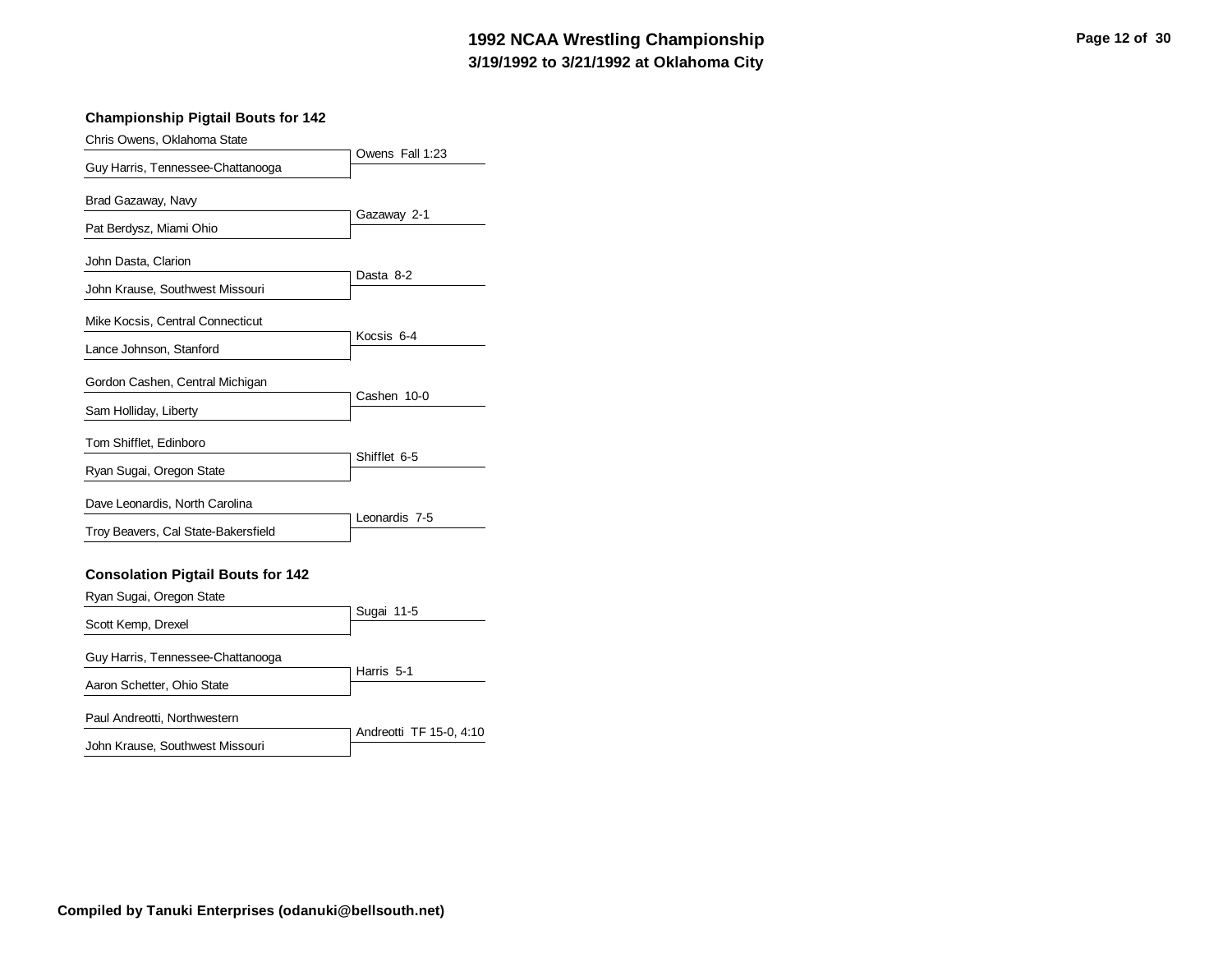# **3/19/1992 to 3/21/1992 at Oklahoma City 1992 NCAA Wrestling Championship Page 13 of 30**

| Torrae Jackson, Iowa State [4]                              |                             |                        |                       |                     |
|-------------------------------------------------------------|-----------------------------|------------------------|-----------------------|---------------------|
| Mike Van Doren, Bucknell                                    | Torrae Jackson 16-7         |                        |                       |                     |
| Rick Coltvet, Nebraska                                      |                             | Torrae Jackson 11-5    |                       | 150 Weight Class    |
| Jason Hawk, Rutgers                                         | Jason Hawk 10-1             |                        |                       |                     |
| Mike Bartholomew, Rider [12]                                |                             |                        | Torrae Jackson 7-5 OT |                     |
| Pat Craig, Oregon                                           | Mike Bartholomew Fall 2:59  |                        |                       |                     |
| Terry Steiner, Iowa [5]                                     |                             | Terry Steiner 9-3      |                       |                     |
| Steve Woods, Maryland                                       | Terry Steiner TF 15-0, 4:52 |                        |                       |                     |
| Tom Best, North Carolina State                              |                             |                        |                       | Matt Demaray 13-3   |
| Jake Gaier, Cal Poly-SLO                                    | Jake Gaier 5-3              |                        |                       |                     |
| Matt Demaray, Wisconsin [1]                                 |                             | Matt Demaray 13-3      |                       |                     |
| Wes Winterstein, Air Force                                  | Matt Demaray 5-4            |                        |                       |                     |
| Brian Harper, Michigan                                      |                             |                        | Matt Demaray 8-7      |                     |
| Sepp Dobler, Brown [9]                                      | Sepp Dobler 5-4             |                        |                       |                     |
| Steve Dernlan, Liberty [8]                                  |                             | Chad Carlson Fall 6:17 |                       |                     |
| Chad Carlson, Minnesota                                     | Chad Carlson 6-5            |                        |                       |                     |
|                                                             |                             |                        |                       | Matt Demaray 5-2    |
| Ken Ramsey, Ohio State [2]<br>Dean Moscovic, North Carolina | Ken Ramsey 9-3              |                        |                       |                     |
|                                                             |                             | Ken Ramsey 11-5        |                       |                     |
| Andy Fitzpatrick, Bloomsburg                                | David Barnes 10-4           |                        |                       |                     |
| David Barnes, Miami Ohio                                    |                             |                        | Ken Ramsey 6-4 OT     |                     |
| Jody Wilson, Oklahoma State                                 | Adrian Hines 10-5           |                        |                       |                     |
| Adrian Hines, Appalachian State [10]                        |                             | Nels Nelson 7-5        |                       |                     |
| Monty Ohl, Cleveland State                                  | Nels Nelson 7-3             |                        |                       |                     |
| Nels Nelson, Boise State [7]                                |                             |                        |                       | Troy Sunderland 2-1 |
| Joe Burke, Seton Hall                                       | Troy Sunderland 7-4         |                        |                       |                     |
| Troy Sunderland, Penn State [3]                             |                             | Troy Sunderland 12-6   |                       |                     |
| Rick Monge, Cal State-Bakersfield                           | Rick Monge 6-2              |                        |                       |                     |
| Robbie Winter, Brigham Young                                |                             |                        | Troy Sunderland 5-2   |                     |
| Scott Goodale, Lock Haven                                   | Gary Steffensmeier 6-2      |                        |                       |                     |
| Gary Steffensmeier, Northern Iowa [6]                       |                             | Gary Steffensmeier 9-3 |                       |                     |
| Michael Swift, California PA                                | Jason Roach 6-5             |                        |                       |                     |
| Jason Roach, Cornell [11]                                   |                             |                        |                       |                     |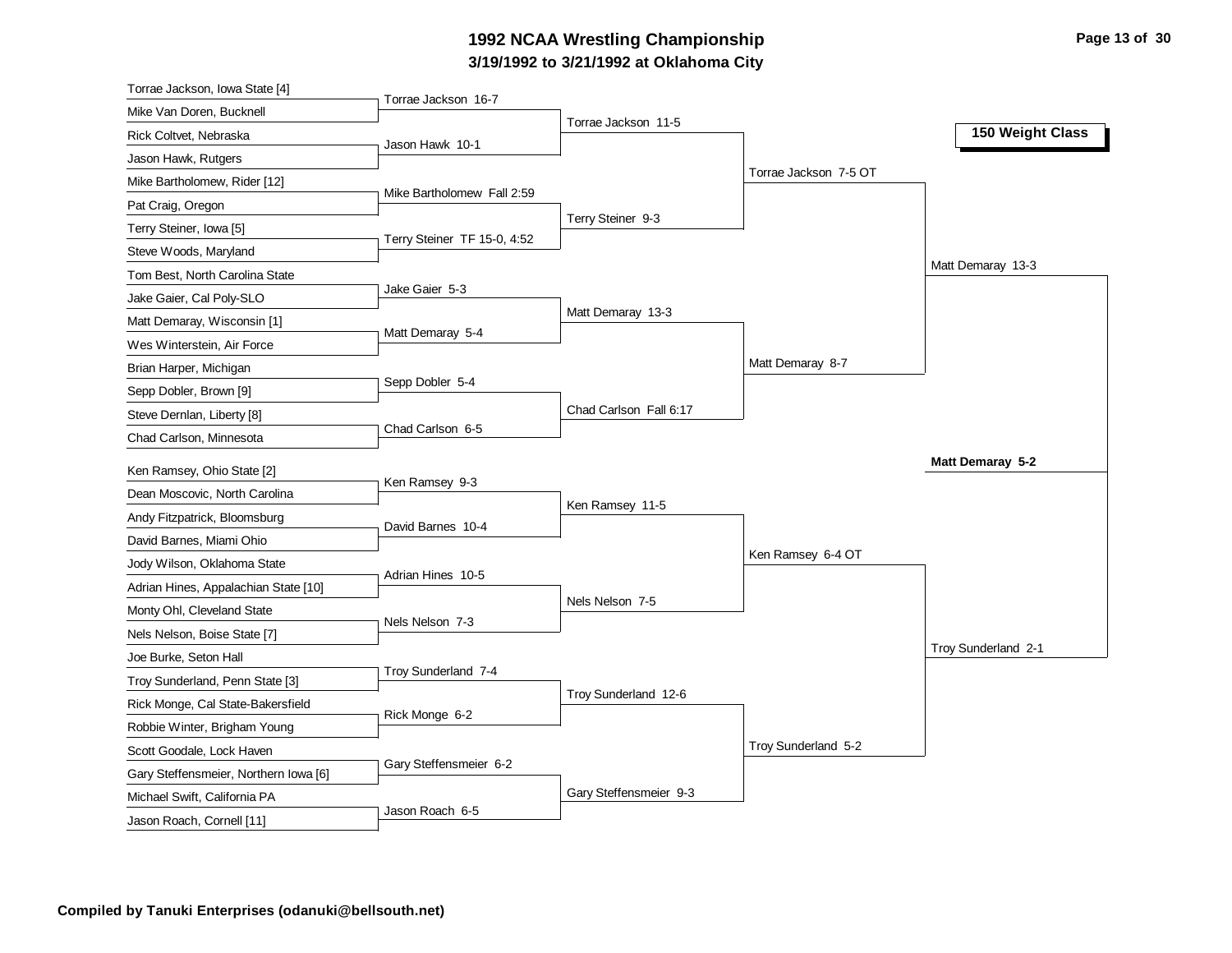### **3/19/1992 to 3/21/1992 at Oklahoma City 1992 NCAA Wrestling Championship Page 14 of 30**



**Compiled by Tanuki Enterprises (odanuki@bellsouth.net)**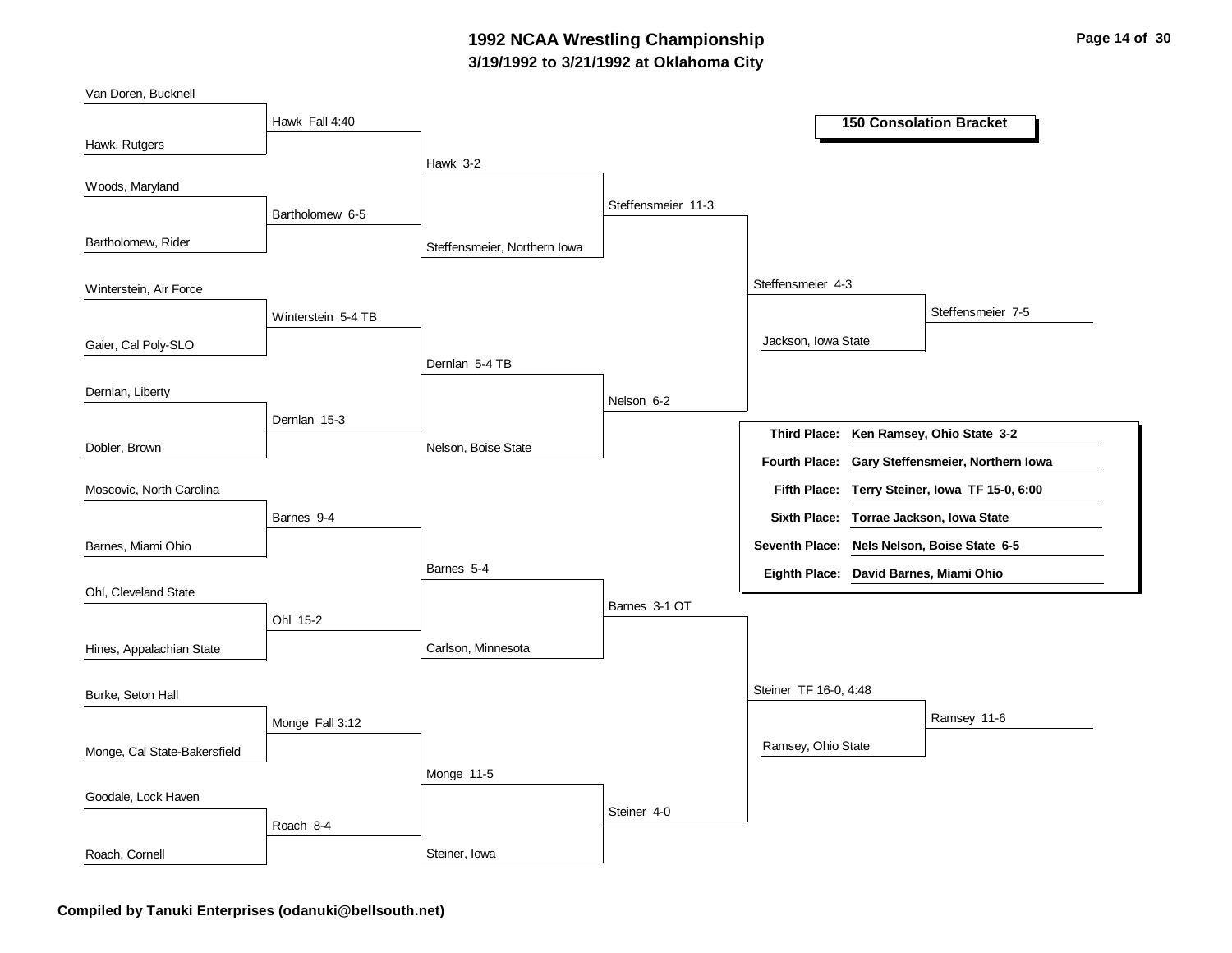# **3/19/1992 to 3/21/1992 at Oklahoma City 1992 NCAA Wrestling Championship Page 15 of 30 Page 15 of 30**

#### **Championship Pigtail Bouts for 150**

Brian Harper, Michigan

Harper 7-5 Chip Bunner, Missouri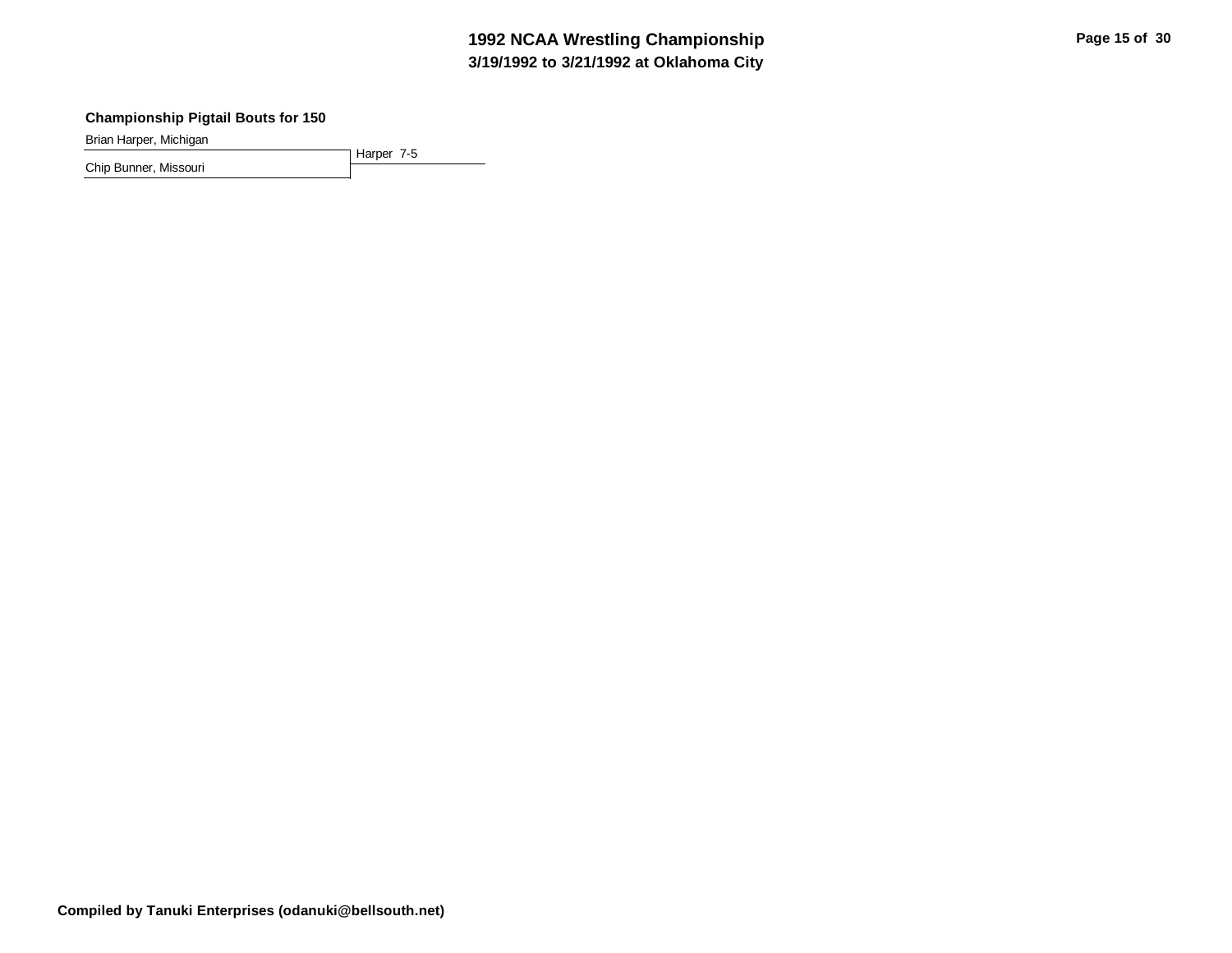# **3/19/1992 to 3/21/1992 at Oklahoma City 1992 NCAA Wrestling Championship Page 16 of 30**

| Jason Leonard, Oklahoma                                        |                           |                         |                   |                  |
|----------------------------------------------------------------|---------------------------|-------------------------|-------------------|------------------|
| Howard Langford, Tennessee-Chattanooga [4]                     | Howard Langford Fall 4:18 | Howard Langford 10-3    |                   |                  |
| Mike Santamaria, George Mason                                  | Mike Santamaria 9-1       |                         |                   | 158 Weight Class |
| Pete Maggio, Illinois State                                    |                           |                         |                   |                  |
| Jamie Byrne, Northern Iowa [12]                                |                           |                         | Scott Hovan 13-10 |                  |
| Tim Roahrig, Purdue                                            | Jamie Byrne 7-4           |                         |                   |                  |
| Rick Hepp, Lehigh                                              |                           | Scott Hovan Fall 2:47   |                   |                  |
| Scott Hovan, Pittsburgh [5]                                    | Scott Hovan 16-8          |                         |                   |                  |
| Matt Topham, Stanford                                          |                           |                         |                   | Pat Smith 13-2   |
| Mike Schyck, Ohio State [8]                                    | Mike Schyck 9-4           |                         |                   |                  |
| Joe Mocco, Brown [9]                                           |                           | Mike Schyck 7-0         |                   |                  |
| Kemal Pegram, Lock Haven                                       | Kemal Pegram 12-10        |                         |                   |                  |
| Pat Smith, Oklahoma State [1]                                  |                           |                         | Pat Smith 8-3     |                  |
| Lou Cerchio, Seton Hall                                        | Pat Smith Fall 4:51       |                         |                   |                  |
| Darren Gustafson, Oregon                                       |                           | Pat Smith TF 22-7, 5:25 |                   |                  |
| Mike Miller, Clemson                                           | Darren Gustafson 8-5      |                         |                   |                  |
| Tom Ryan, Iowa [2]                                             |                           |                         |                   | Pat Smith 3-1    |
| Matt Lindland, Nebraska                                        | Tom Ryan 5-3              |                         |                   |                  |
|                                                                |                           |                         |                   |                  |
|                                                                |                           | Tom Ryan TF 20-5, 6:35  |                   |                  |
| Scott Henry, Clarion                                           | Shaon Fry 13-1            |                         |                   |                  |
| Shaon Fry, Missouri                                            |                           |                         | Tom Ryan 6-2      |                  |
| Kirk Wallman, Iowa State                                       | Kirk Wallman Fall 6:43    |                         |                   |                  |
| Dan Alar, Oregon State [10]                                    |                           | Mike Marzetta 15-7      |                   |                  |
| Doug TerHark, California PA                                    | Mike Marzetta 13-5        |                         |                   |                  |
| Mike Marzetta, Minnesota [7]                                   |                           |                         |                   | Ray Miller 6-5   |
| Ray Miller, Arizona State [3]                                  | Ray Miller 9-0            |                         |                   |                  |
| Mike New, Cornell                                              |                           | Ray Miller 9-2          |                   |                  |
| Marcus Hutchins, SUNY-Buffalo                                  | Paul Casey TF 20-5, 4:59  |                         |                   |                  |
| Paul Casey, Ohio University                                    |                           |                         | Ray Miller 5-3    |                  |
| Andy Leathers, Boise State                                     | Tim Wittman 15-9          |                         |                   |                  |
| Tim Wittman, Penn State [6]<br>Pete Welch, North Carolina [11] |                           | Tim Wittman 9-6         |                   |                  |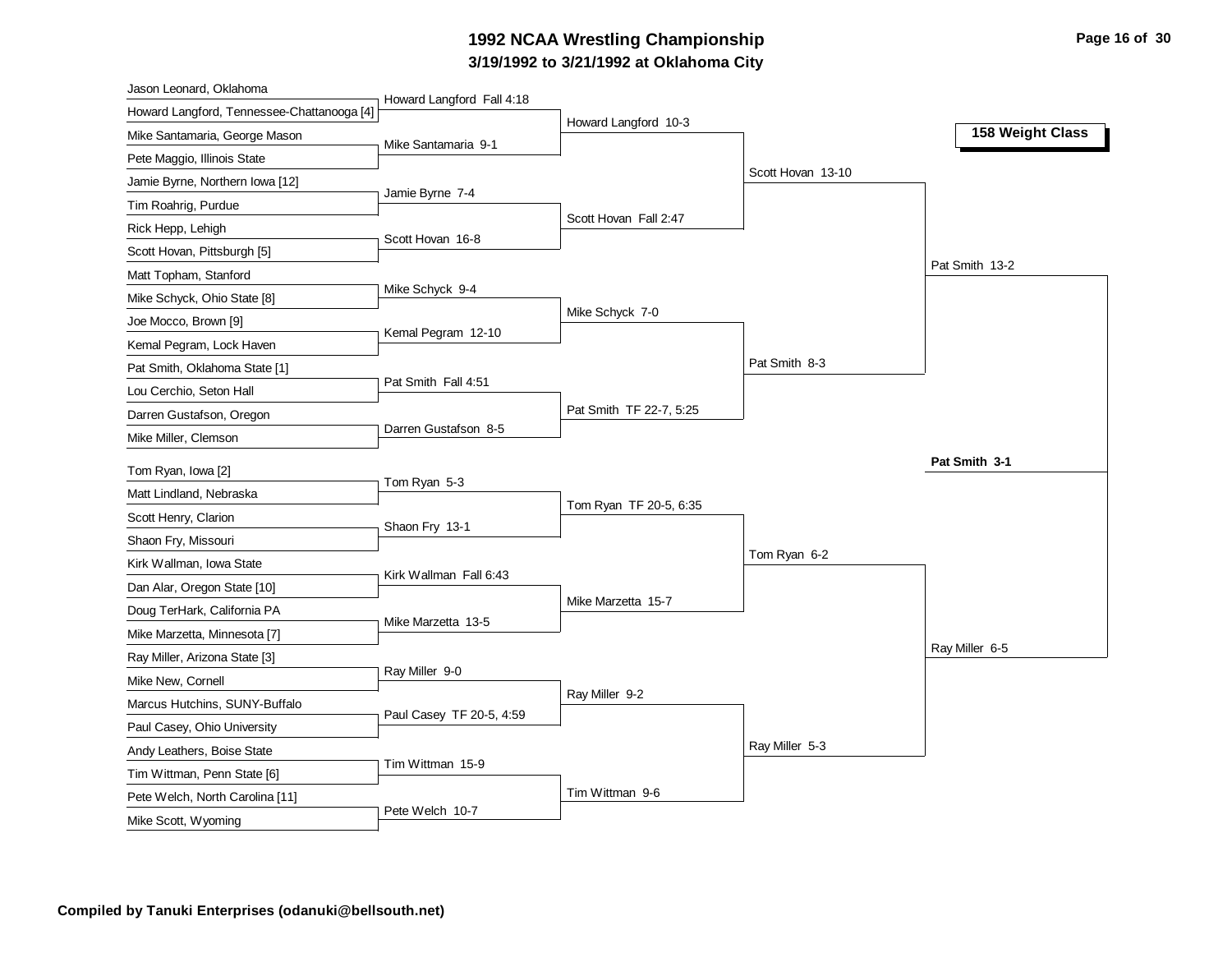### **3/19/1992 to 3/21/1992 at Oklahoma City 1992 NCAA Wrestling Championship Page 17 of 30**

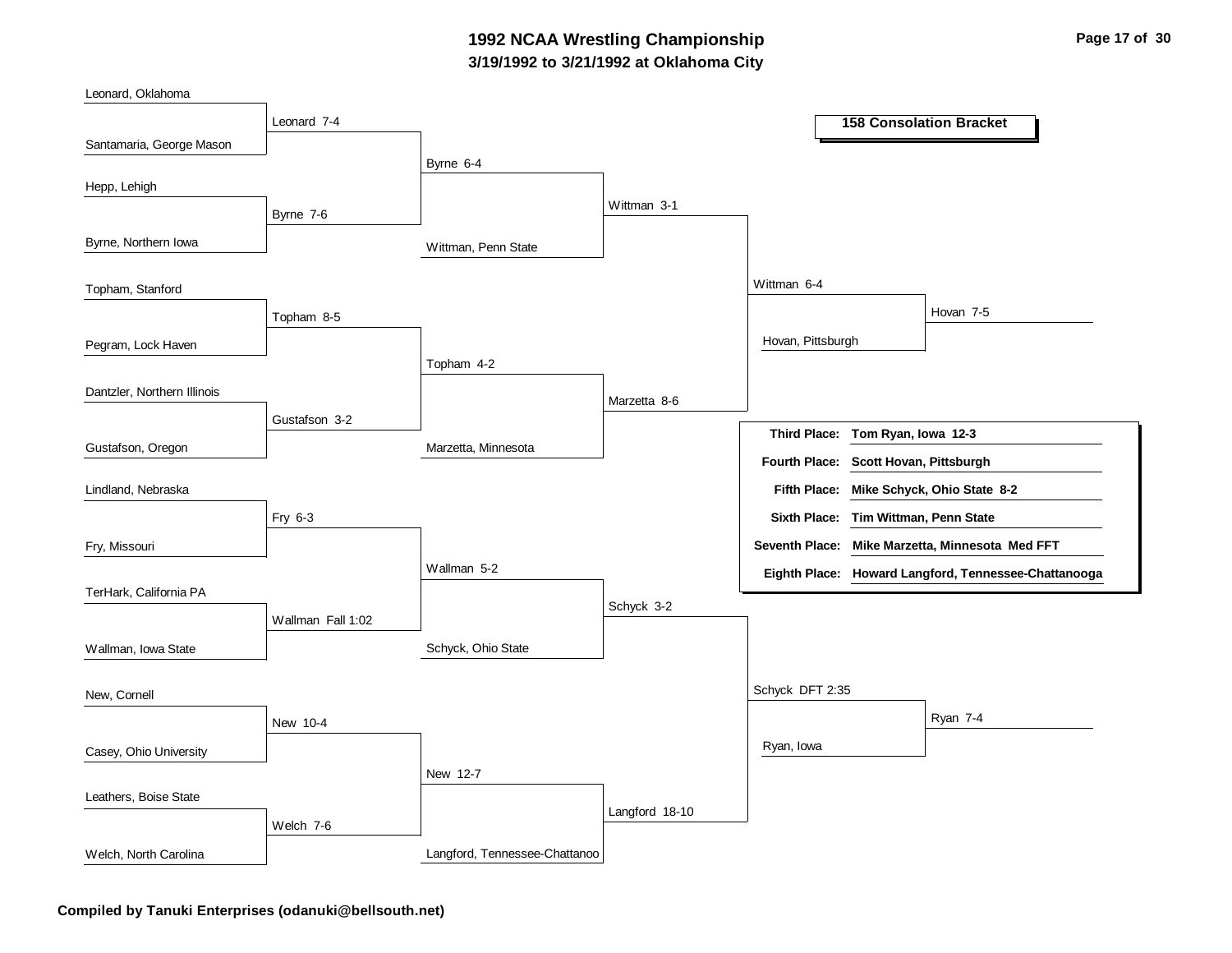# **3/19/1992 to 3/21/1992 at Oklahoma City 1992 NCAA Wrestling Championship Page 18 of 30 Page 18 of 30**

#### **Championship Pigtail Bouts for 158**

Scott Henry, Clarion

|                                  | Henry 11-4          |
|----------------------------------|---------------------|
| Scott Petche, Indiana            |                     |
| Pat Smith, Oklahoma State        |                     |
| T.C. Dantzler, Northern Illinois | Smith TF 25-9, 6:05 |
|                                  |                     |

#### **Consolation Pigtail Bouts for 158**

T.C. Dantzler, Northern Illinois

Dantzler 10-4 Lou Cerchio, Seton Hall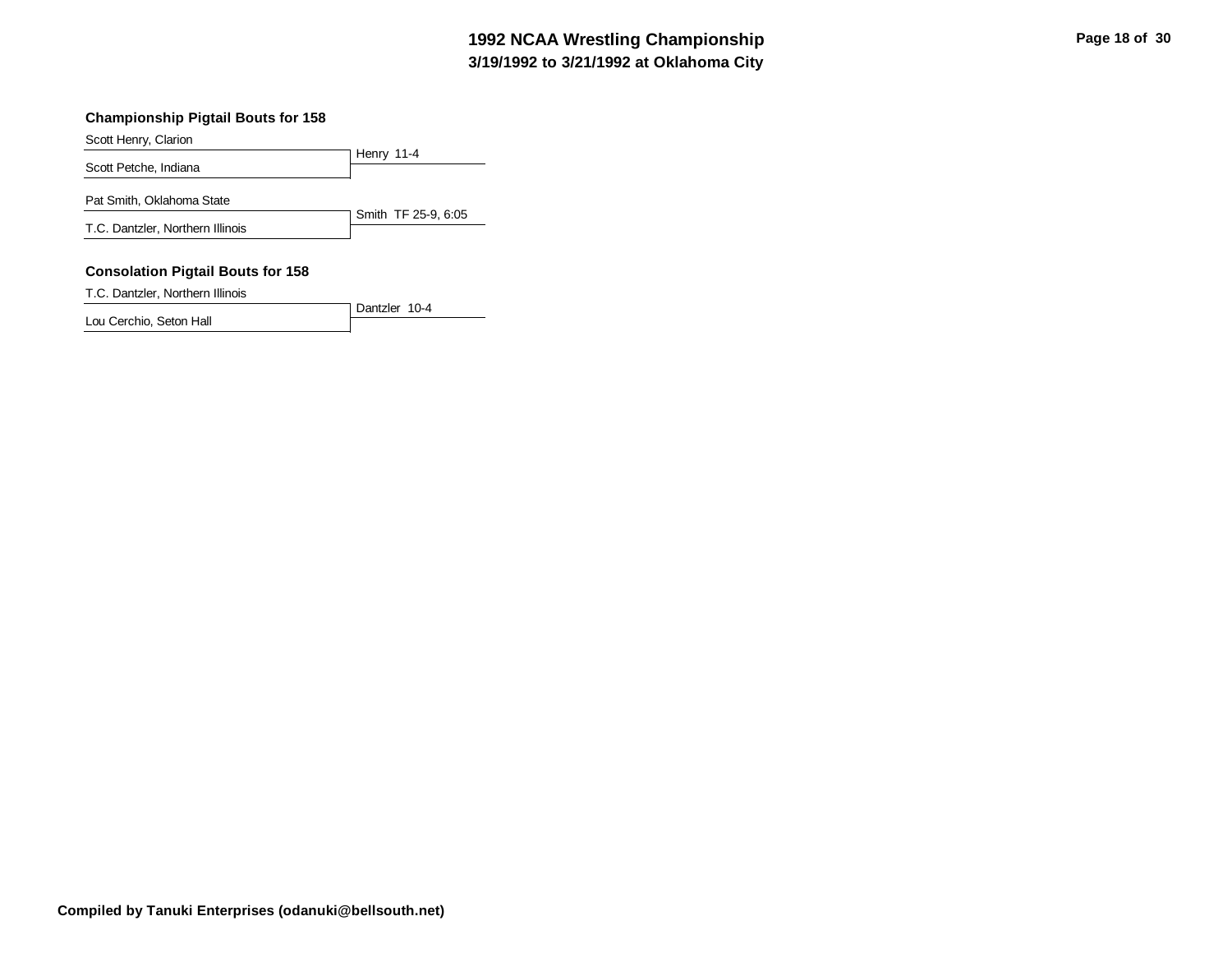# **3/19/1992 to 3/21/1992 at Oklahoma City 1992 NCAA Wrestling Championship Page 19 of 30**

| Dave Myers, Wyoming [12]                 |                               |                          |                    |                      |
|------------------------------------------|-------------------------------|--------------------------|--------------------|----------------------|
| Anthony DeFlumeri, Seton Hall            | Dave Myers Fall 1:39          | Todd Chesbro 11-7        |                    |                      |
| Ron Coffel, Lock Haven                   | Todd Chesbro 11-6             |                          |                    | 167 Weight Class     |
| Todd Chesbro, Oklahoma State [5]         |                               |                          |                    |                      |
| Chris Kwortnik, North Carolina State [4] |                               |                          | Todd Chesbro 5-1   |                      |
| Geoff Woodcock, Illinois                 | Chris Kwortnik 6-3            |                          |                    |                      |
| Eric Unger, Kent State                   | Eric Unger 6-5                | Chris Kwortnik 9-3       |                    |                      |
| Rohan Gardner, Northwestern              |                               |                          |                    |                      |
| Jason Sexton, Missouri                   |                               |                          |                    | Todd Chesbro 4-2     |
| Roy Hall, Michigan State                 | Roy Hall 7-3                  |                          |                    |                      |
| John Gardner, Clemson                    | Steve Hamilton TF 31-16, 7:00 | Steve Hamilton Fall 3:48 |                    |                      |
| Steve Hamilton, Iowa State [1]           |                               |                          |                    |                      |
| Solomon Fleckman, Lehigh [8]             |                               |                          | Steve Hamilton 5-2 |                      |
| Laszlo Molnar, Cal State-Fullerton       | Solomon Fleckman 4-2          |                          |                    |                      |
| Dave Onorato, West Virginia              |                               | Billy Kumprey Fall 4:33  |                    |                      |
| Billy Kumprey, Marquette [9]             | Billy Kumprey Fall 3:57       |                          |                    |                      |
| Jason Spezzano, George Mason             |                               |                          |                    | Charlie Jones 6-5    |
| Trent Flack, Oregon State [10]           | Trent Flack TF 21-5, 4:07     |                          |                    |                      |
| Mark Reiland, Iowa [7]                   |                               | Mark Reiland 16-3        |                    |                      |
| Sean Gibbs, Pittsburgh                   | Mark Reiland Fall 3:56        |                          |                    |                      |
| Charlie Jones, Purdue [2]                |                               |                          | Charlie Jones 10-4 |                      |
| Brian Malavar, Cal State-Bakersfield     | Charlie Jones 2-0             |                          |                    |                      |
| Ken Herceg, Bucknell                     |                               | Charlie Jones 14-3       |                    |                      |
| Corey Creech, Appalachian State          | Ken Herceg 5-3                |                          |                    |                      |
| Chris Studer, Boston University          |                               |                          |                    | Charlie Jones 6-4 OT |
| Robert Edmonds, Morgan State             | Chris Studer 11-9             |                          |                    |                      |
| Jamie Cummings, Navy                     |                               | Dave Hart 7-3            |                    |                      |
| Dave Hart, Penn State [3]                | Dave Hart 7-0                 |                          |                    |                      |
| John Harms, Wisconsin [11]               |                               |                          | Dave Hart 9-0      |                      |
| Tommy Robbins, Nebraska                  | John Harms 4-2 OT             |                          |                    |                      |
| Shane Camera, North Carolina [6]         |                               | Jacob Garcia 6-4         |                    |                      |
| Jacob Garcia, Army                       | Jacob Garcia 5-3 OT           |                          |                    |                      |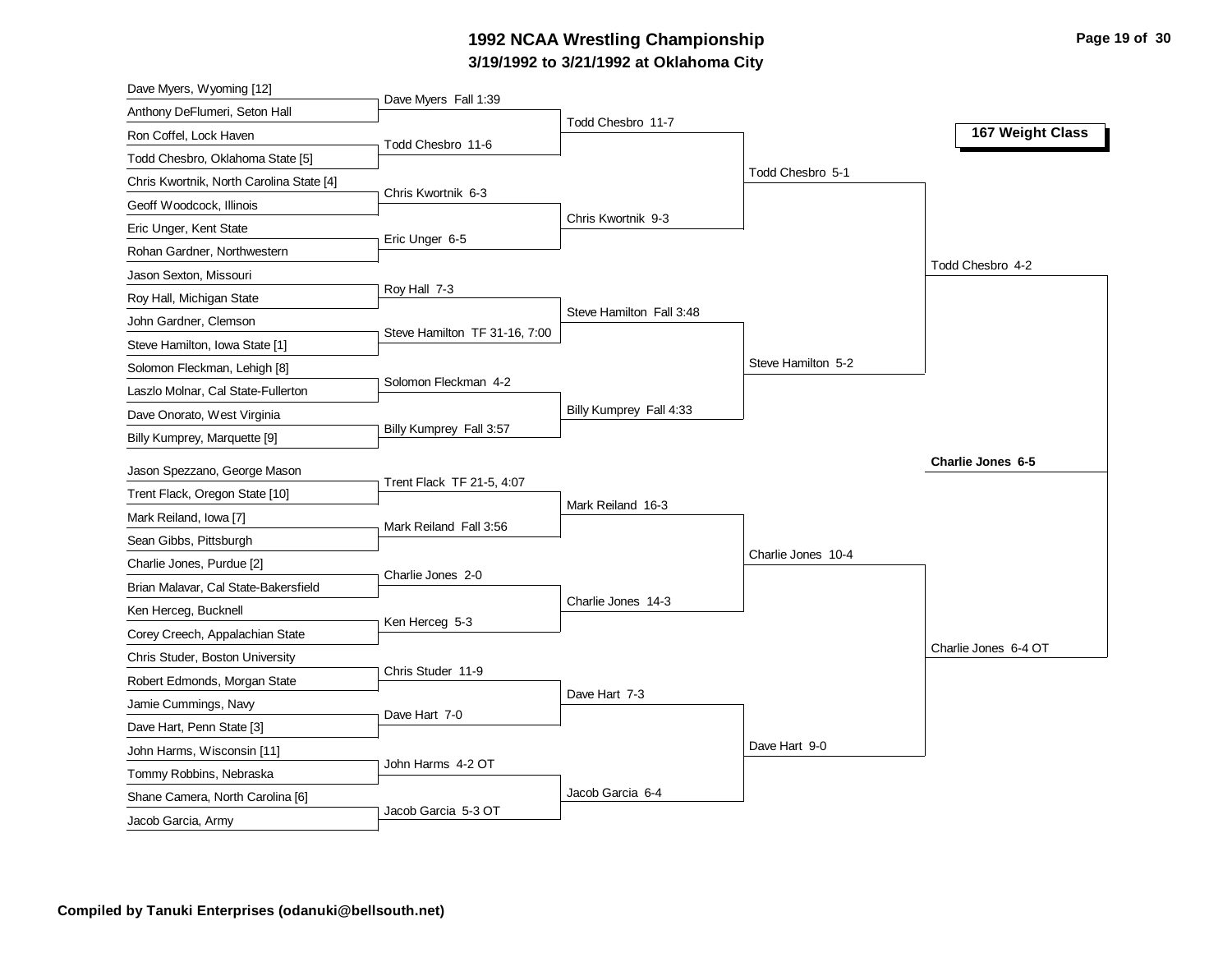### **3/19/1992 to 3/21/1992 at Oklahoma City 1992 NCAA Wrestling Championship Page 20 of 30**

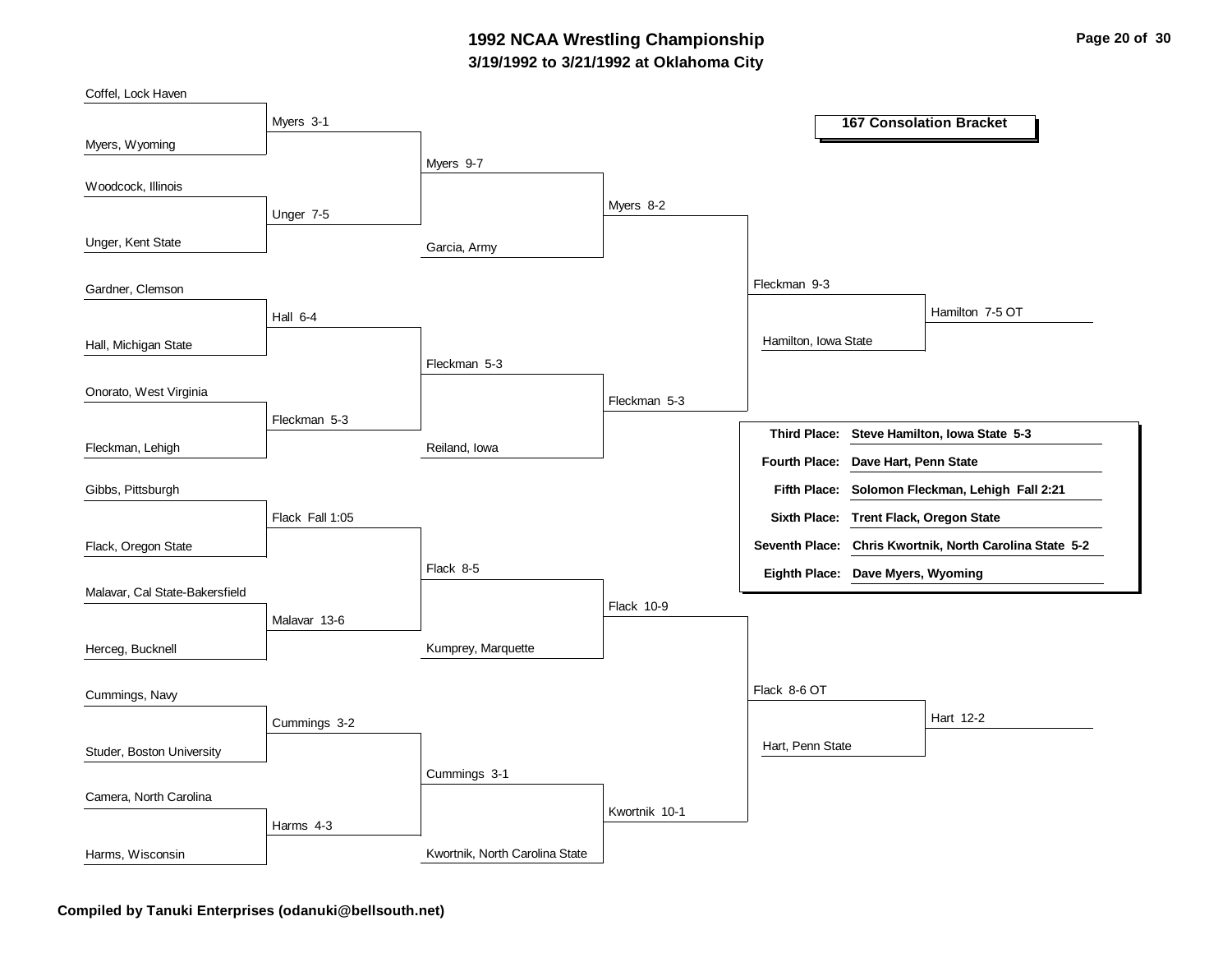**No Pigtails Bouts for 167 Weight Class**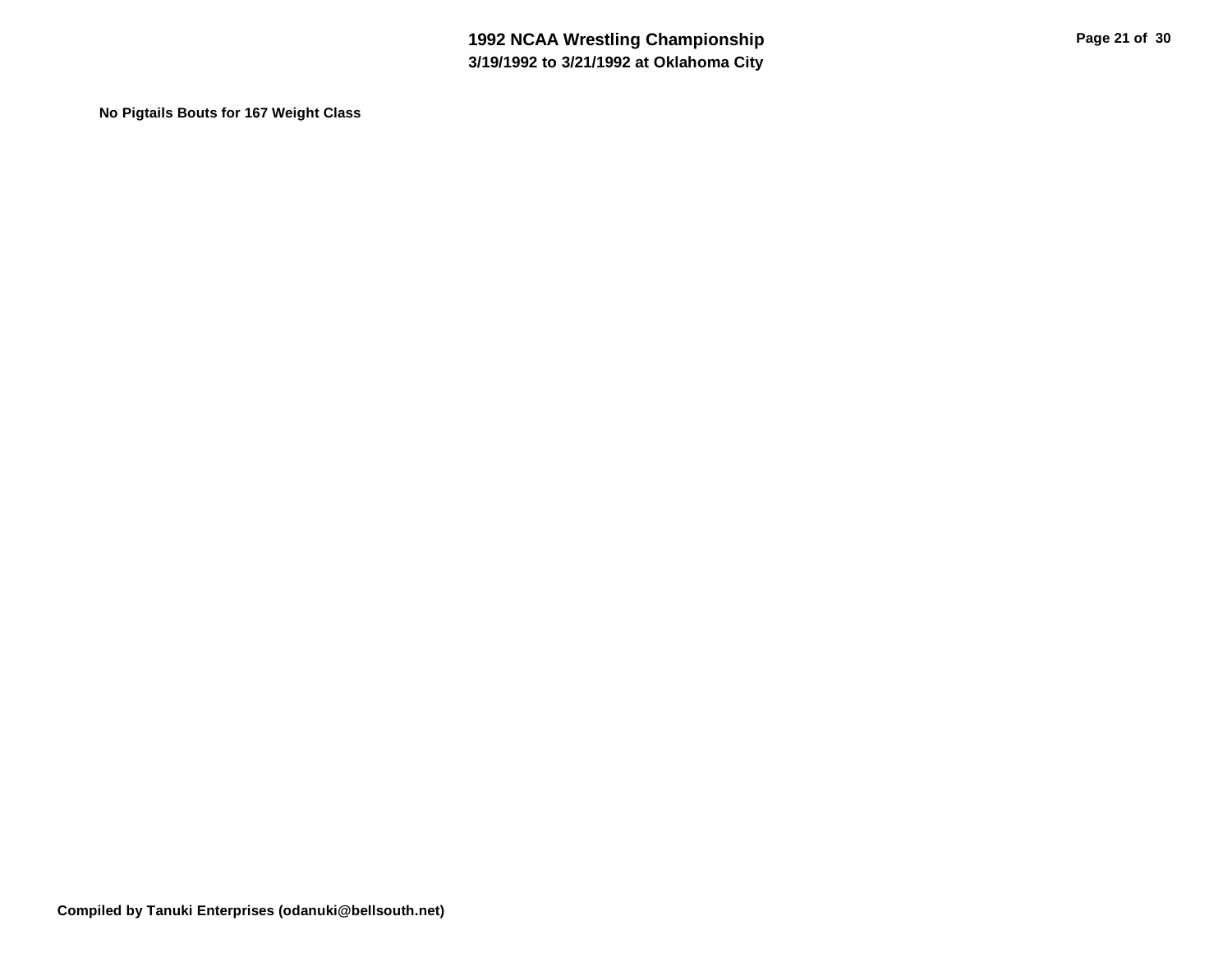# **3/19/1992 to 3/21/1992 at Oklahoma City 1992 NCAA Wrestling Championship Page 22 of 30**

| Corey Olson, Nebraska [5]                      |                              |                              |                       |                           |
|------------------------------------------------|------------------------------|------------------------------|-----------------------|---------------------------|
| Ethan Bosch, Syracuse                          | Corey Olson Fall 3:23        |                              |                       |                           |
| Dean Morrison, West Virginia [12]              | Dean Morrison 17-5           | Corey Olson Fall 6:25        |                       | 177 Weight Class          |
| Tac Thomas, Millersville                       |                              |                              |                       |                           |
| Mark Frushone, Central Connecticut             |                              |                              | Corey Olson Fall 1:51 |                           |
| J.J. McGrew, Notre Dame                        | J.J. McGrew Fall 0:18        |                              |                       |                           |
| Bret Gustafson, Tennessee-Chattanooga [4]      |                              | J.J. McGrew 4-3              |                       |                           |
| Kyle Scrimgeour, Oklahoma                      | Bret Gustafson Fall 1:26     |                              |                       |                           |
| Matt Kreider, Bloomsburg                       |                              |                              |                       | Corey Olson 18-8          |
| Rick Evans, Brigham Young                      | Rick Evans 13-6              |                              |                       |                           |
| Rich Powers, Northern Iowa [1]                 |                              | Rich Powers 13-3             |                       |                           |
| Dwayne Buth, Cal State-Fullerton               | Rich Powers TF 18-2, 6:31    |                              |                       |                           |
| Lanny Green, Michigan [8]                      |                              |                              | Rich Powers 13-7      |                           |
| Paul Jackson, Boise State                      | Lanny Green 15-5             |                              |                       |                           |
| Kyle Rackley, Cornell [9]                      |                              | Lanny Green 6-0              |                       |                           |
| Eric Schwartz, Cal Poly-SLO                    | Kyle Rackley 8-4             |                              |                       |                           |
| Matt Johnson, Iowa State [2]                   |                              |                              |                       | Kevin Randleman Fall 3:39 |
| Mike Griswold, Wisconsin                       | Matt Johnson 3-2             |                              |                       |                           |
|                                                |                              | Matt White 2-1 TB            |                       |                           |
| Aaron Bruce, Liberty<br>Matt White, Penn State | Matt White 10-7              |                              |                       |                           |
|                                                |                              |                              | Steve Williams 13-6   |                           |
| Steve Williams, North Carolina State [10]      | Steve Williams 1-1 TB        |                              |                       |                           |
| Ken Bauer, Edinboro                            |                              | Steve Williams TF 19-4, 7:00 |                       |                           |
| Kevin Vogel, Central Michigan [7]              | Roger Williams 7-5           |                              |                       |                           |
| Roger Williams, Northwestern                   |                              |                              |                       | Kevin Randleman 4-2 OT    |
| Kevin Randleman, Ohio State [3]                | Kevin Randleman Fall 1:00    |                              |                       |                           |
| Keith Turner, Clemson                          |                              | Kevin Randleman Fall 0:42    |                       |                           |
| Stan Banks, North Carolina                     | Travis Gittins 18-9          |                              |                       |                           |
| Travis Gittins, Oklahoma State                 |                              |                              | Kevin Randleman 3-2   |                           |
| Bart Chelesvig, Iowa [6]                       | Bart Chelesvig TF 20-5, 6:28 |                              |                       |                           |
| Quincey Clark, San Diego State                 |                              | Bart Chelesvig 8-3           |                       |                           |
| Bye                                            | Greg Casamento               |                              |                       |                           |
| Greg Casamento, Boston University [11]         |                              |                              |                       |                           |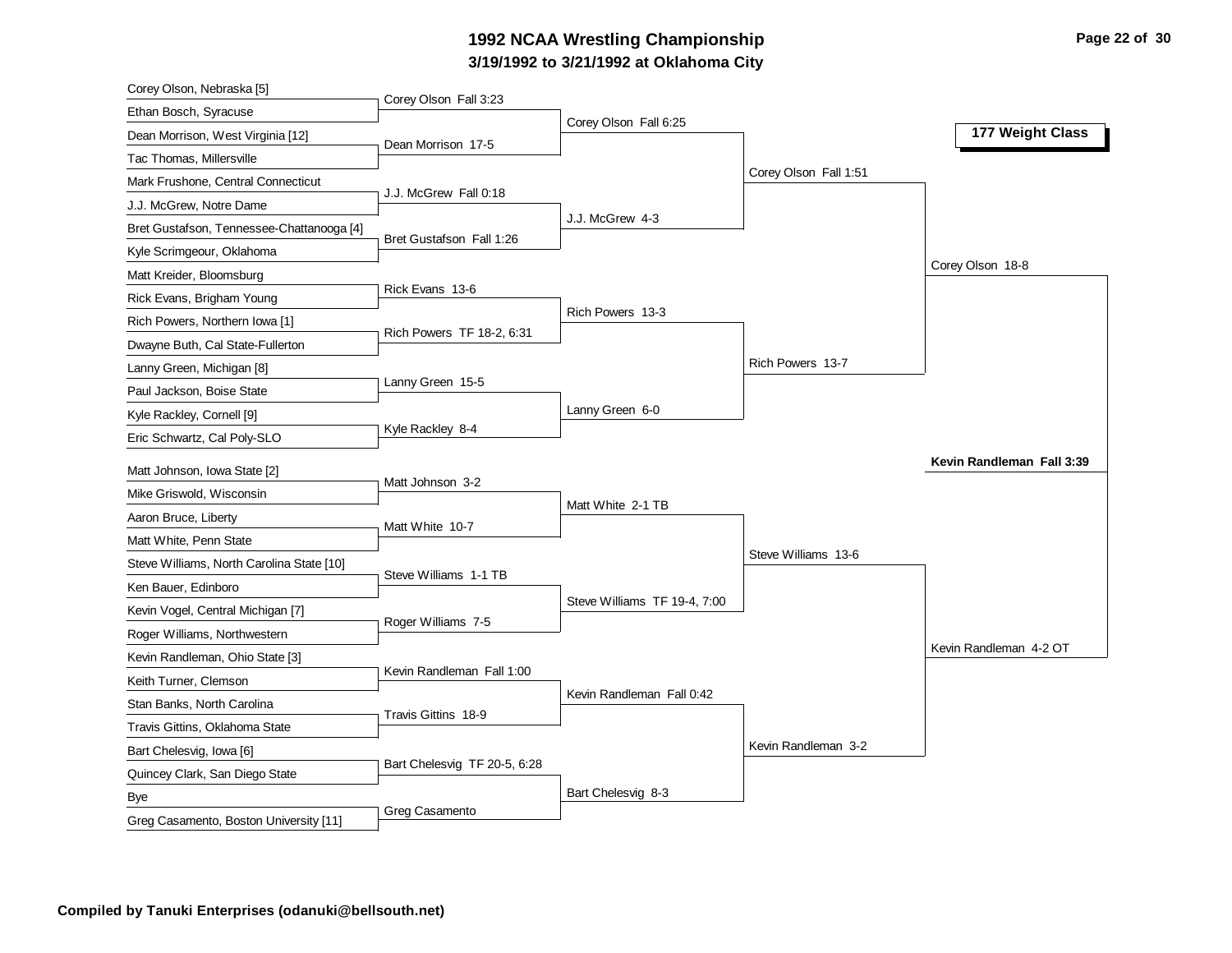### **3/19/1992 to 3/21/1992 at Oklahoma City 1992 NCAA Wrestling Championship Page 23 of 30**

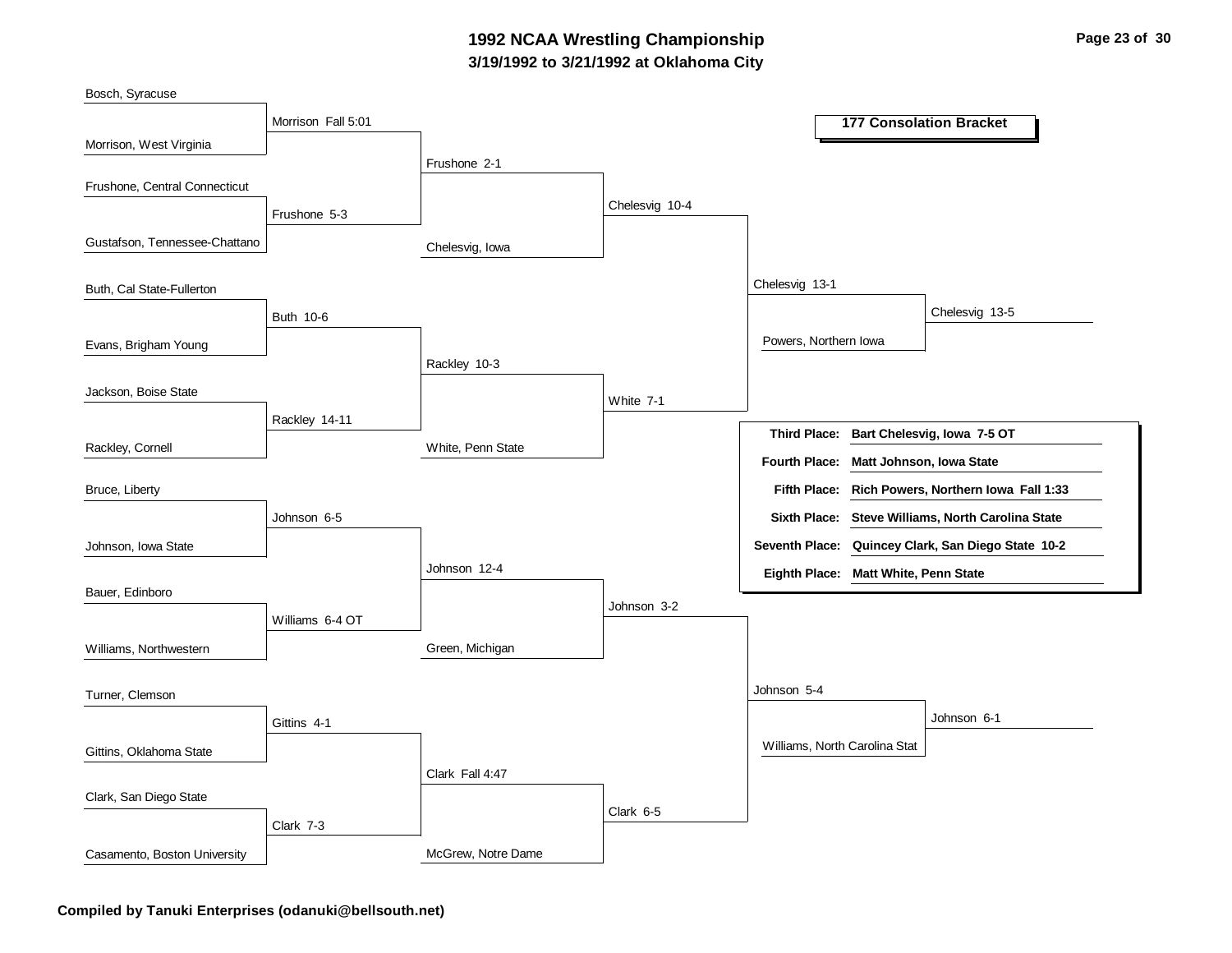**No Pigtails Bouts for 177 Weight Class**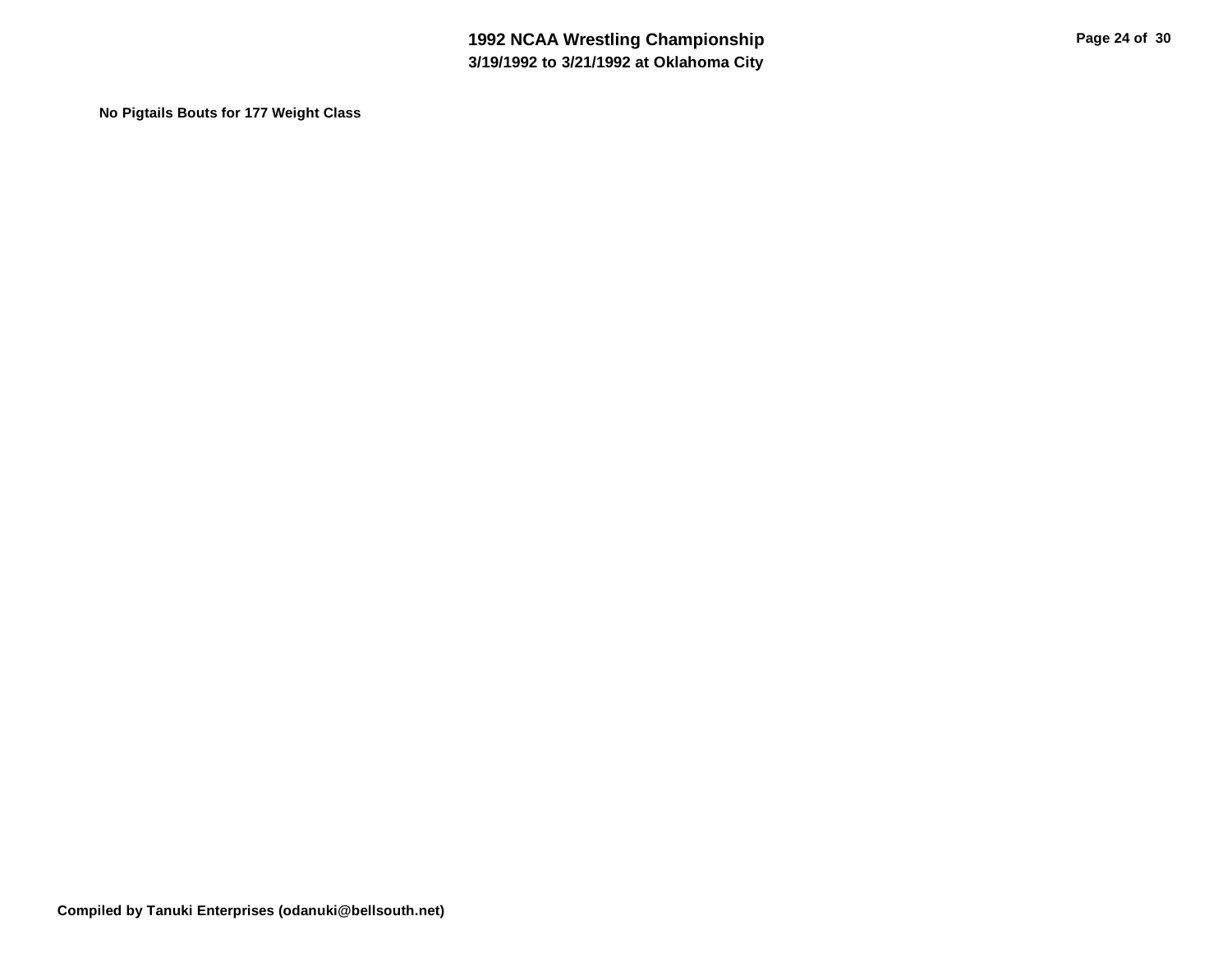# **3/19/1992 to 3/21/1992 at Oklahoma City 1992 NCAA Wrestling Championship Page 25 of 30**

| Tyrone Howard, Bloomsburg                                      |                   |                      |                           |                   |
|----------------------------------------------------------------|-------------------|----------------------|---------------------------|-------------------|
| Warren Osbourn, Tennessee-Chattanooga                          | Tyrone Howard 3-1 |                      |                           |                   |
| Mark Kerr, Syracuse [4]                                        | Mark Kerr 7-2     | Mark Kerr 9-2        |                           | 190 Weight Class  |
| Jeff Walter, Wisconsin                                         |                   |                      |                           |                   |
| Andy Foster, Oklahoma [12]                                     |                   |                      | Mark Kerr 5-1             |                   |
| Scott Williams, Clemson                                        | Andy Foster 6-3   |                      |                           |                   |
| Jeff Monson, Oregon State                                      |                   | Andy Foster 7-5 OT   |                           |                   |
| Chris Nelson, Nebraska [5]                                     | Chris Nelson 9-7  |                      |                           |                   |
| Dave Malecek, Northern Iowa [8]                                |                   |                      |                           | Mark Kerr 10-6    |
| Jeff Kloiber, Pittsburgh                                       | Dave Malecek 7-4  |                      |                           |                   |
| Tom Storey, Navy                                               |                   | Tom Storey 4-3       |                           |                   |
| Bob Ferraro, Bucknell [9]                                      | Tom Storey 5-4    |                      |                           |                   |
| Ray Baldwin, Slippery Rock                                     |                   |                      | Rex Holman 12-4           |                   |
| Rex Holman, Ohio State [1]                                     | Rex Holman 15-3   |                      |                           |                   |
| Ian Hearn, Central Michigan                                    |                   | Rex Holman Fall 5:37 |                           |                   |
| Mark Graham, Stanford                                          | Mark Graham 7-3   |                      |                           |                   |
|                                                                |                   |                      |                           | Mark Kerr 12-4    |
| T.J. Wright, Army<br>Matt Case, Northwestern [10]              | Matt Case 8-5     |                      |                           |                   |
|                                                                |                   | John Curtis 2-0      |                           |                   |
| John Curtis, George Mason [7]                                  | John Curtis 4-2   |                      |                           |                   |
| Jassen Froehlich, Cal State-Bakersfield                        |                   |                      | Randy Couture 12-4        |                   |
| John Harrison, Air Force                                       | Randy Couture 7-6 |                      |                           |                   |
| Randy Couture, Oklahoma State [2]                              |                   | Randy Couture 7-2    |                           |                   |
| Todd Hartung, North Carolina                                   | Todd Hartung 10-7 |                      |                           |                   |
| Jehad Hamdan, Michigan                                         |                   |                      |                           | Randy Couture 7-1 |
| Stan Gress, Eastern Illinois                                   | Travis Fiser 10-5 |                      |                           |                   |
| Travis Fiser, Iowa [3]                                         |                   | Travis Fiser 5-1     |                           |                   |
| Dan Madson, North Carolina State                               |                   |                      |                           |                   |
|                                                                | Dale Budd 15-4    |                      |                           |                   |
| Dale Budd, Lock Haven                                          |                   |                      |                           |                   |
| Scott Myers, Oregon                                            |                   |                      | Travis Fiser Fall 9:18 OT |                   |
| Dan Troupe, Iowa State [11]                                    | Dan Troupe 7-1    |                      |                           |                   |
| Chris Meaux, Boston University<br>Adam Mariano, Penn State [6] | Adam Mariano 7-3  | Adam Mariano 3-2     |                           |                   |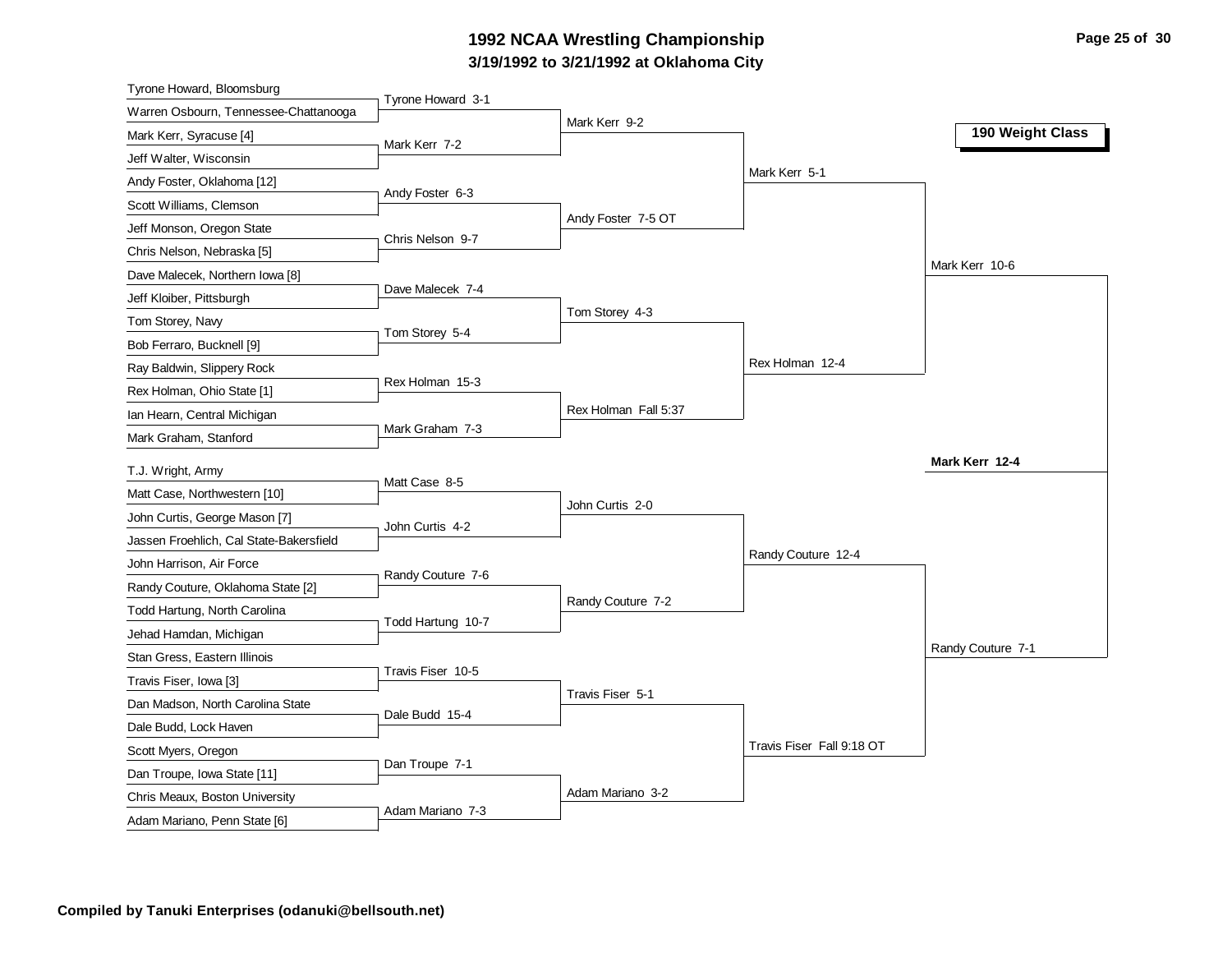### **3/19/1992 to 3/21/1992 at Oklahoma City 1992 NCAA Wrestling Championship Page 26 of 30**

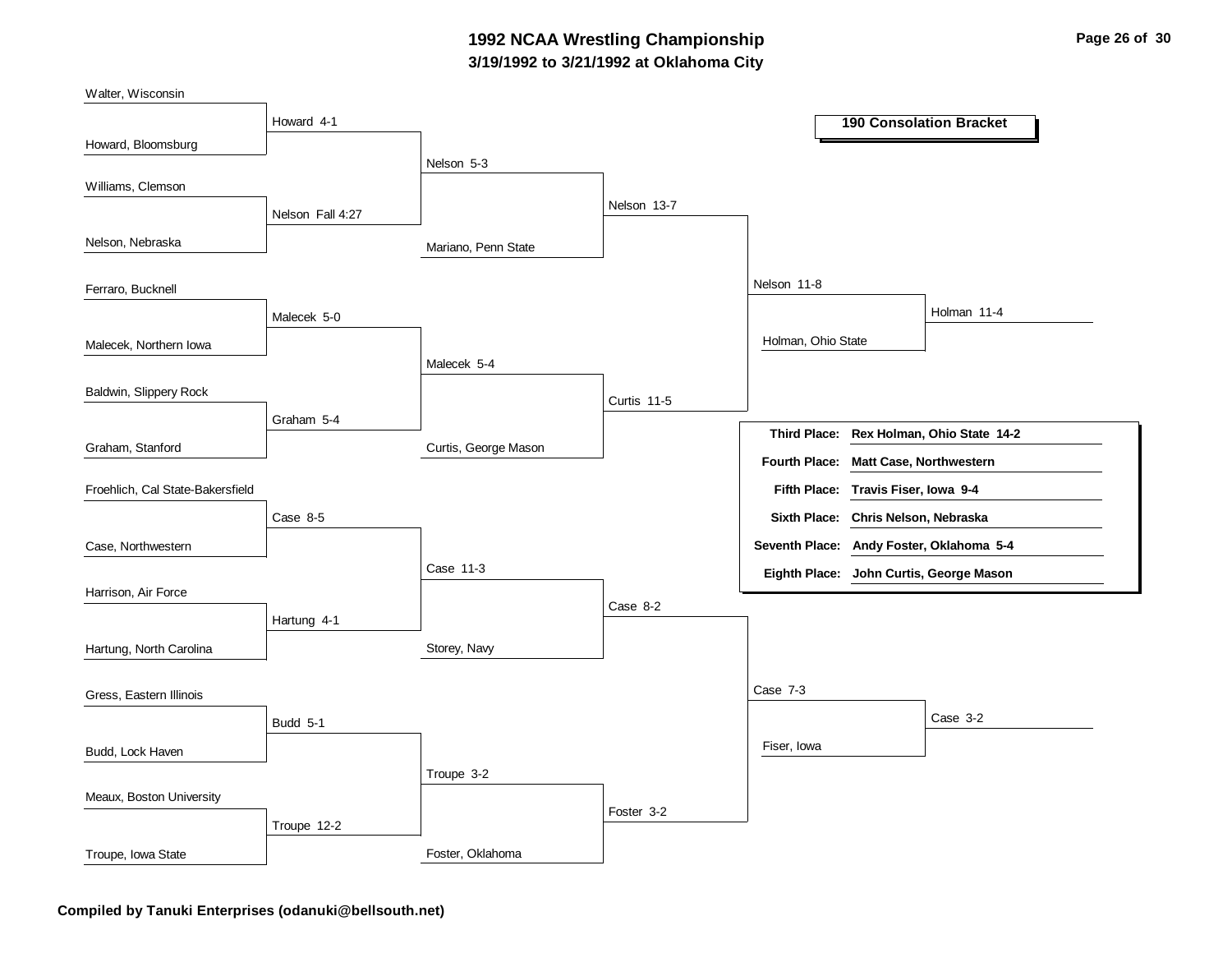**No Pigtails Bouts for 190 Weight Class**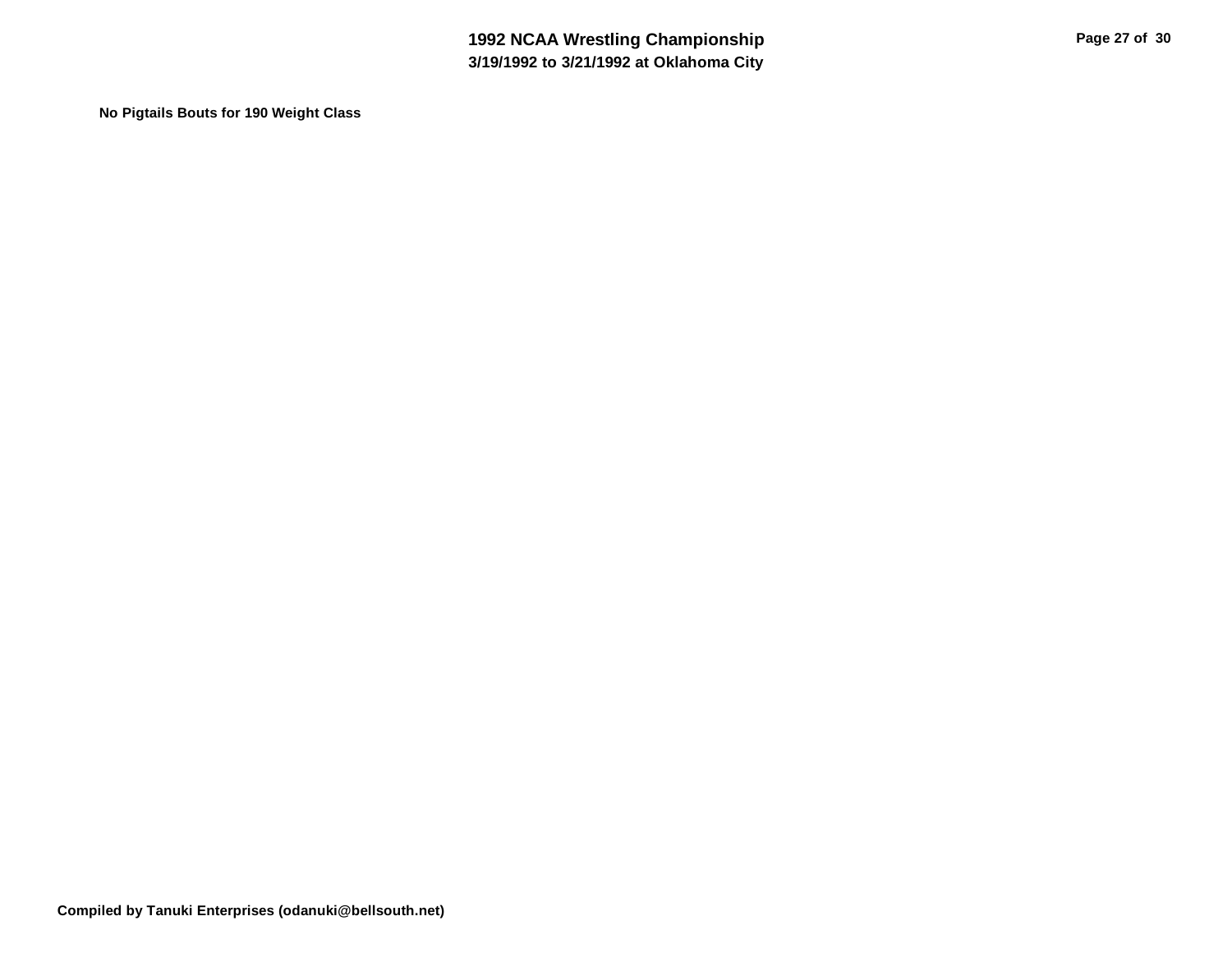# **3/19/1992 to 3/21/1992 at Oklahoma City 1992 NCAA Wrestling Championship Page 28 of 30**

| Jon Morris, Lehigh                                    |                            |                            |                            |                            |
|-------------------------------------------------------|----------------------------|----------------------------|----------------------------|----------------------------|
| Chris Maynor, George Mason                            | Jon Morris 7-2             |                            |                            |                            |
| Tom Osendorf, Cal State-Bakersfield                   | Kirk Mammen 6-1            | Jon Morris 9-7             |                            | 275 Weight Class           |
| Kirk Mammen, Oklahoma State [4]                       |                            |                            |                            |                            |
| Mike Anderson, Arizona State [5]                      |                            |                            | Mike Anderson 4-0          |                            |
| Adam Green, Pennsylvania                              | Mike Anderson 7-0          |                            |                            |                            |
| Don Whipp, Michigan State                             |                            | Mike Anderson Fall 5:51    |                            |                            |
| Rulon Gardner, Nebraska [12]                          | Rulon Gardner 7-6          |                            |                            |                            |
| Larock Benford, Purdue [8]                            |                            |                            |                            | Kurt Angle 6-5             |
| Seth Woodill, Cal Poly-SLO                            | Larock Benford 7-4         |                            |                            |                            |
| Ray Mendoza, Ohio State [9]                           |                            | Ray Mendoza 4-2            |                            |                            |
| Kevin Marriner, Central Connecticut                   | Ray Mendoza Fall 2:59      |                            |                            |                            |
| Javier Posa, Oklahoma                                 |                            |                            | Kurt Angle 8-3             |                            |
| Josh Feldman, Virginia Tech                           | Josh Feldman 4-1           |                            |                            |                            |
| Justin Greenlee, Northern Iowa                        |                            | Kurt Angle 5-3             |                            |                            |
| Kurt Angle, Clarion [1]                               | Kurt Angle 14-5            |                            |                            |                            |
|                                                       |                            |                            |                            | Kurt Angle 3-2             |
| John Oostendorp, Iowa [7]<br>Larry Walker, Lock Haven | John Oostendorp Fall 2:26  |                            |                            |                            |
| Jeff Scherma, Cleveland State                         |                            | John Oostendorp 6-3        |                            |                            |
|                                                       | Lorenzo Neal 4-1           |                            |                            |                            |
| Lorenzo Neal, Fresno State [10]                       |                            |                            | Sylvester Terkay Fall 1:13 |                            |
| Sylvester Terkay, North Carolina State [2]            | Sylvester Terkay Fall 1:44 |                            |                            |                            |
| Chuck Weaver, Notre Dame                              |                            | Sylvester Terkay Fall 1:51 |                            |                            |
| Jeremy Lay, Missouri                                  | Jeremy Lay Fall 2:55       |                            |                            |                            |
| Darrick Green, Central Michigan                       |                            |                            |                            | Sylvester Terkay Fall 1:43 |
| Dave Bell, Boston University                          | Melvin Crosby 12-4         |                            |                            |                            |
| Melvin Crosby, Appalachian State                      |                            | Jamie Cutler 10-2          |                            |                            |
| Dan Hicks, Navy                                       | Jamie Cutler 9-5           |                            |                            |                            |
| Jamie Cutler, Iowa State [3]                          |                            |                            | Jamie Cutler 13-4          |                            |
| Vito Maurici, Indiana                                 | Perry Miller 6-2           |                            |                            |                            |
| Perry Miller, Pittsburgh [6]                          |                            | Perry Miller 5-1           |                            |                            |
| Marvin Hicks, Delaware State                          | Matt Willhite 5-1          |                            |                            |                            |
| Matt Willhite, Oregon State [11]                      |                            |                            |                            |                            |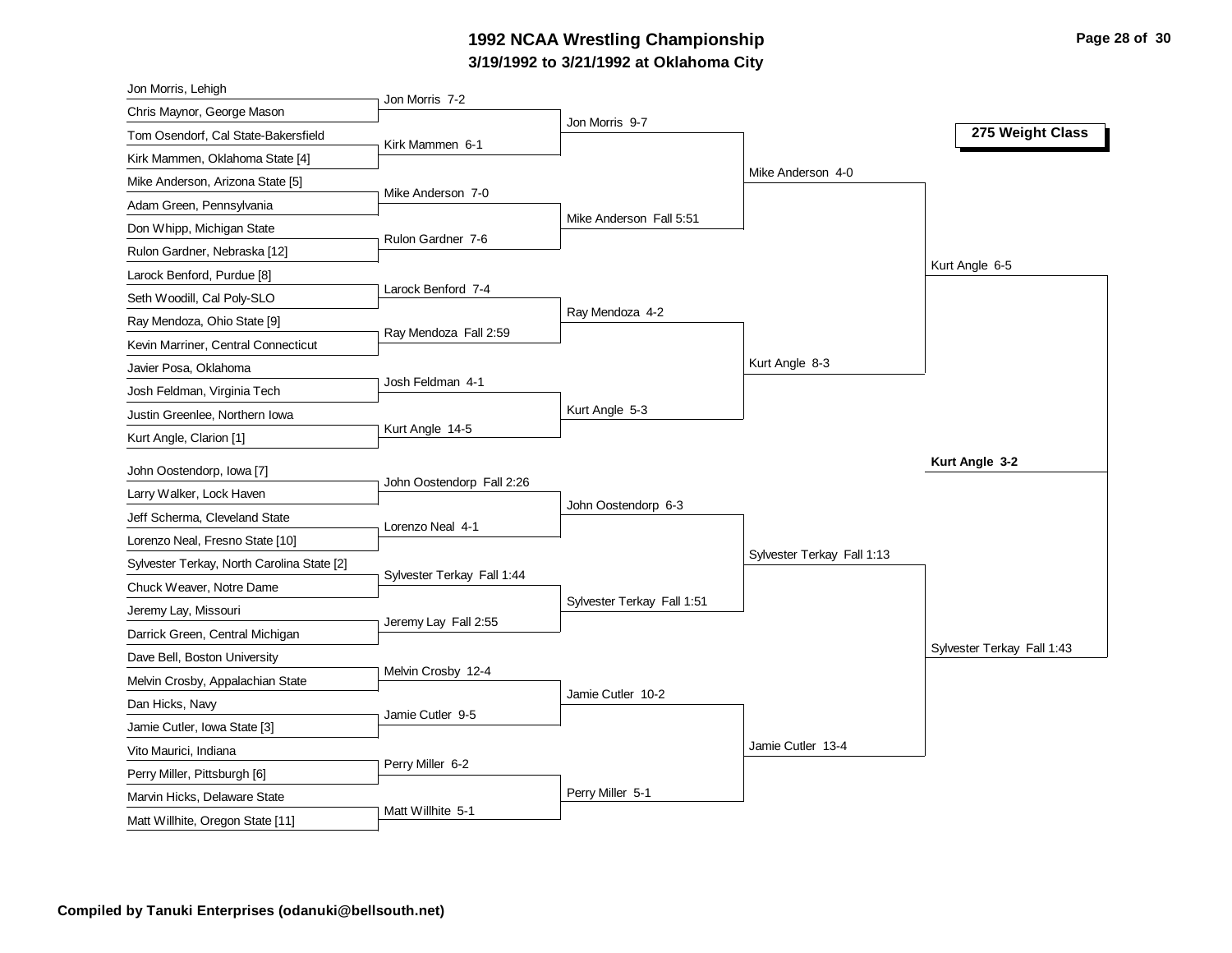# **3/19/1992 to 3/21/1992 at Oklahoma City 1992 NCAA Wrestling Championship Page 29 of 30**

| Maynor, George Mason          |                       |                     |                  |                                 |                                               |
|-------------------------------|-----------------------|---------------------|------------------|---------------------------------|-----------------------------------------------|
|                               | Mammen 8-3            |                     |                  |                                 | 275 Consolation Bracket                       |
| Mammen, Oklahoma State        |                       |                     |                  |                                 |                                               |
|                               |                       | Mammen 3-2          |                  |                                 |                                               |
| Green, Pennsylvania           | Gardner 2-0           |                     | Mammen 10-3      |                                 |                                               |
| Gardner, Nebraska             |                       | Miller, Pittsburgh  |                  |                                 |                                               |
| Marriner, Central Connecticut |                       |                     |                  | Oostendorp 7-4                  |                                               |
|                               | Benford 11-0          |                     |                  |                                 | Anderson Fall 5:15                            |
| Benford, Purdue               |                       |                     |                  | Anderson, Arizona State         |                                               |
|                               |                       | Benford 11-0        |                  |                                 |                                               |
| Greenlee, Northern Iowa       | Feldman 6-4           |                     | Oostendorp 15-10 |                                 |                                               |
|                               |                       |                     |                  |                                 | Third Place: Jamie Cutler, Iowa State 3-2     |
| Feldman, Virginia Tech        |                       | Oostendorp, Iowa    |                  | <b>Fourth Place:</b>            | Mike Anderson, Arizona State                  |
| Walker, Lock Haven            |                       |                     |                  | <b>Fifth Place:</b>             | John Oostendorp, Iowa 11-1                    |
|                               | Neal 12-3             |                     |                  | Sixth Place: Jon Morris, Lehigh |                                               |
| Neal, Fresno State            |                       |                     |                  |                                 | Seventh Place: Lorenzo Neal, Fresno State 2-1 |
| Weaver, Notre Dame            |                       | Neal 6-3            |                  |                                 | Eighth Place: Kirk Mammen, Oklahoma State     |
|                               | Weaver 3-0            |                     | <b>Neal 11-2</b> |                                 |                                               |
| Lay, Missouri                 |                       | Mendoza, Ohio State |                  |                                 |                                               |
| Hicks, Navy                   |                       |                     |                  | Morris 1-1 TB                   |                                               |
|                               | Hicks 6-5             |                     |                  |                                 | Cutler 7-5                                    |
| Crosby, Appalachian State     |                       |                     |                  | Cutler, Iowa State              |                                               |
| Maurici, Indiana              |                       | Maurici 2-0         |                  |                                 |                                               |
|                               |                       |                     | Morris 4-1       |                                 |                                               |
|                               | Maurici TF 15-0, 6:00 |                     |                  |                                 |                                               |
| Willhite, Oregon State        |                       | Morris, Lehigh      |                  |                                 |                                               |